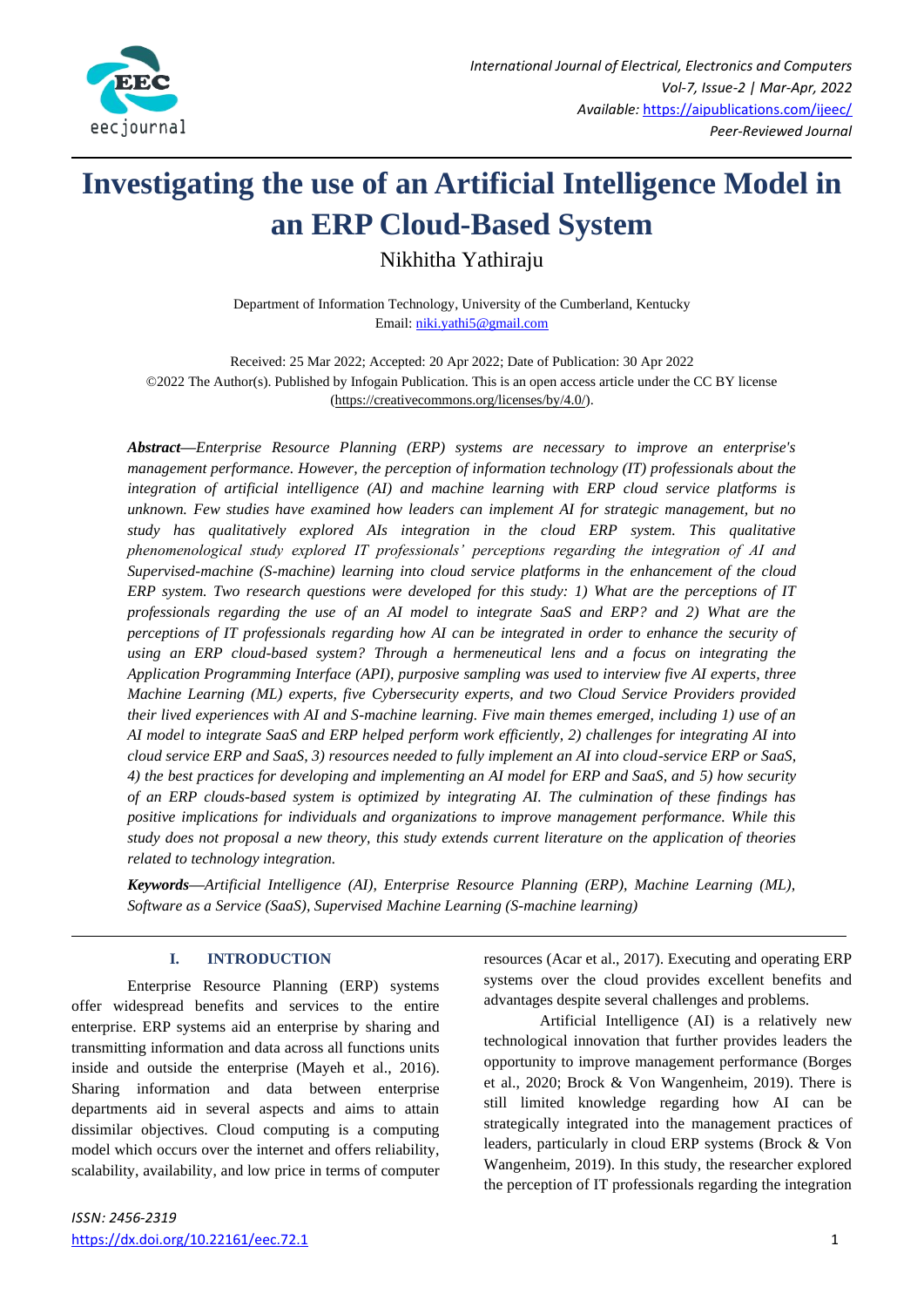of AI and S- machine learning into cloud service platforms in the enhancement of the cloud ERP system.

This chapter introduces the proposed research topic on AI and cloud ERP systems. The sections included in the chapter are the following: (a) overview, (b) background and problem statement, (c) purpose of the study, (d) research questions, (e) theoretical framework, (f) limitations, (g) assumptions, and (h) definition of terms. The researcher concludes the chapter with a summary of the most critical aspects of the proposed research study.

## **II. LITERATURE REVIEW**

## **2.1 INTRODUCTION TO ENTERPRISE RESOURCE SYSTEM**

Enterprise Resource Planning (ERP) applies to the software and programs used to prepare for and control all a company's essential supplies, development, facilities, finances, and other operations. Digital interruptions have culminated in businesses modifying their workflows. AI and Machine Learning (ML) contribute greatly to revolutionizing how software runs and functions within organizations. The software available today for ERP is complex compared to their predecessors, even those utilized only five years earlier.

Traditional ERP systems are grouped into Cloud ERP and hosted ERP. In Cloud ERP, the business runs and operates the device license ERP framework and shoulders the cost of service, repair expenses, disaster recovery, system loading, and operation across the business networks, devices, machines, or servers (Zeebaree et al., 2019). In addition, the hosted ERP involves running a device in an external host on a server outside the country and, most of the time, through a direct network with the resources available (Shekhar et al., 2017). In today's highly competitive climate, companies are under great pressure to satisfy their customers' particular requirements, and a modern subscription increased ERP-centred distribution model. The main variant is the provision as a function of the networks and the ERP (Carutasu, 2016). Using an internet framework to access the SaaS ERP model, a cloud service provider organizes and monitors the data and provides the user with a monthly charge (Opara-Martins, 2017).



A cloud-based ERP framework utilizes the advantages of cloud infrastructure to increase the flexibility of host ERP systems (Rashid et al., 2018). The main benefits of cloud computing are availability, affordability, and scalability as assured by Service Level Agreements (SLA). Cloud ERP is concerned with incorporating different principles of ERP frameworks and cloud services to improve enterprises' defined viability and efficacy in terms of data storage and management. Cloud computing is an important aspect of the modern period with various technological advances and large data sets that include classified and sensitive data. Cloud technology correlated with reliability in handling large volumes of data and avoidance of data failure by providing a storage network.

Cloud ERP is an aggregation of Cloud with ERP applications, which includes advantages and disadvantages. The realization of the advantages that accompany cloud ERP, as well as the reduction and removal of the different problems that may occur with its application, may increase its performance, ensure the highest competency standard while using this method, and increase the competitive edge of the company in the industry (Battleson et al., 2016). Dynamic capability theory allows companies to achieve this by responding to a long-term approach rather than a short-term approach.

One of the main problems with the rising amount of data is trying to make sense of this data. It is not easy to keep track of the details, but by doing so, valuable lessons are gained in regard to the knowledge about clients, their activities, and the processes of the organization. Certain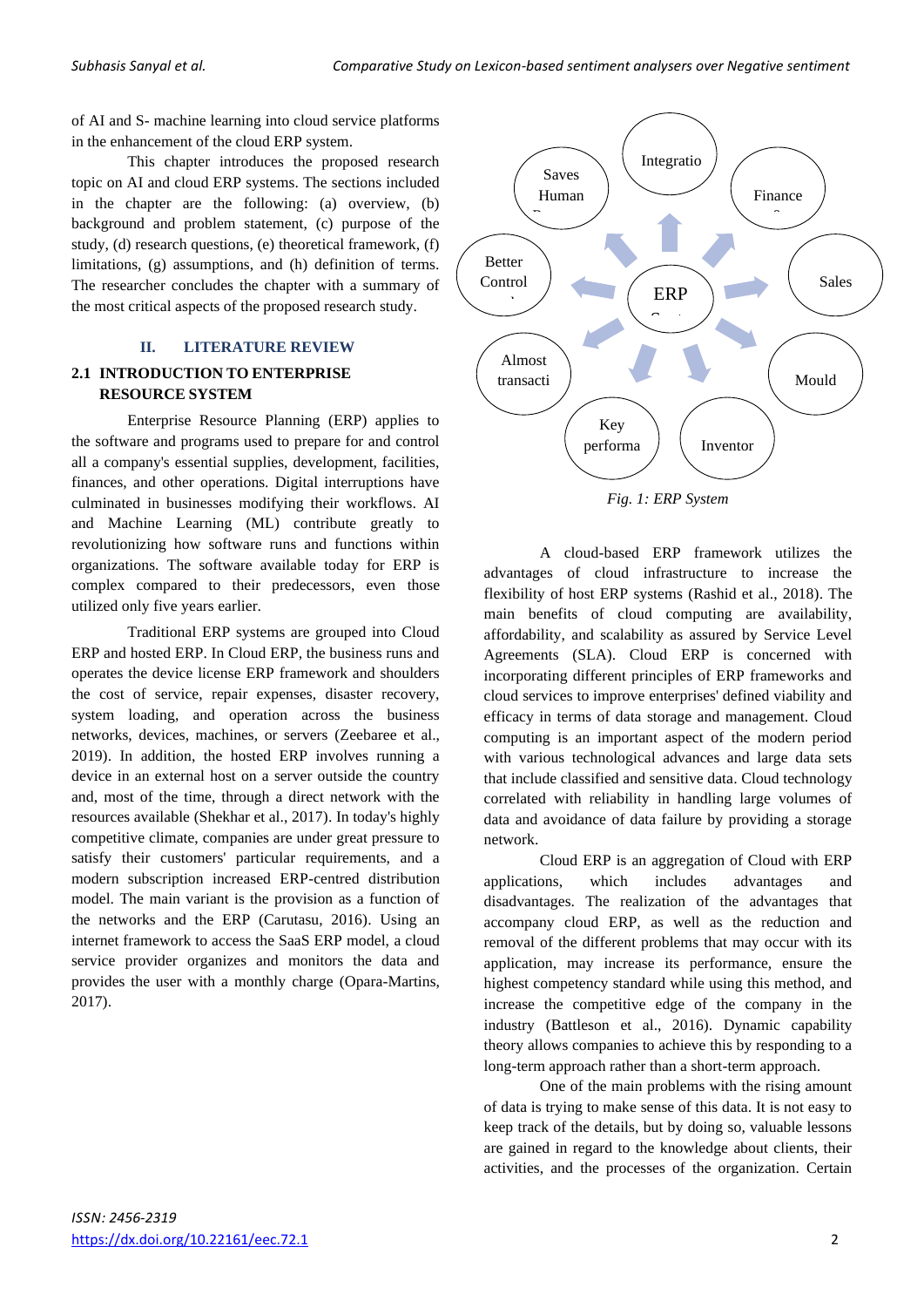activities are carried out routinely and frequently within each company. These activities will be simplified and automated through machine learninginstead of an individual, which is also the same with businesses. If AI is embedded in an ERP framework, it can help recognize workflow issues and keep them from emerging.

## **2.2 Historical Overview**

At the initial stage, resource planning is not very effective. Corporate executives require a novel and effective way of managing, tracking, and controlling the materials, staff, and inventories. Existing management is performed through Software like Material Requirements Planning (Bogataj & Bogataj, 2019). These are rather useful in monitoring and planning the inventory and help in preliminary purchases, manufacturing, and delivery. In the 1970s, many companies began adopting these systems, which improved as per the requirement over the years. Eventually, additional manufacturing processes were added, which included extended abilities and were better than the previous versions. Over the years, as the system improved, the requirements planning system required a new name because it no longer resembled the original material requirement planning of the 1970s. The term Enterprise Resource Planning was first used in the 1990s by Gartner Group (Kenge & Khan, 2020) and had expanded from its initial basic inventory control to include other functions and sections of the company. These systems were the predecessors of ERP, where continuous improvements have been made in the past.

Recently, the latest addition to the ERP systems has been the integration of AI. AI has the capabilities to integrate multiple departments with ease and enables easier management of all aspects of a business. AI-based systems can unite these data into a single database and handle a large amount of data. Modern ERP solutions involve manufacturing, supply chain, and finance capabilities and contain futuristic reports generation and business intelligence, automation, CRM, and project management functionalities.

ERP has been historically responsible for knowledge organization, report creation, and analysis by dashboards of actual real-time results. Today, though, companies want smart technology to understand patterns, suggest steps, take various interrelationships into consideration, and simplify dynamic processes (Appelbaum et al., 2017). The degrees of freedom accessible on-site and cloud models on current ERP systems may add to this market. In accordance with the prerequisite to utilizing intelligent technology, ERP accounts for the system's existing specifications to accomplish similar process changes.

## *2.2.1 Costing Model*

Data must be sent, calculated, and incorporated into cloud services. Migrating to the cloud can significantly reduce the substructure price, but the cost of data communication (i.e., the cost of transporting information between the public and community Cloud) and the cost per unit (e.g., a VM) of computation resource used are still higher than they would otherwise be. An even more serious problem arises when an enterprise's data is spread over many private and public clouds (internal IT substructures) using a hybrid cloud distribution architecture. On-demand computing is only sensible for tasks that need a lot of processing power. If the cost savings do not outweigh the increased data transmission costs, transactional applications like ERP/CRM may not be a good fit for cloud computing. The cost of data integration must also be considered since different clouds typically use interfaces and proprietary protocols. In order to interact with many cloud providers, the cloud client will need to use provider-certain APIs and bespoke adaptors to integrate data resources and heterogeneous resources from several cloud providers, even inside a single business. Clients concerned about cloud security may want to consider breaking up their private data into chunks and storing them on several clouds to avoid any unintended consequences of making a security concession in one location. While separating and mixing data costs a huge amount of money, it also severely damages the system's efficiency (i.e., the time cost).

## *2.2.2 Charging Model*

A cloud provider's cost analysis is more complex because of the changeable resource pool, either via multitenancy or virtualization, compared to typical data centres, which typically calculate their pricing based on the consumption of static computing. The core physical server must be replaced with an instantiated virtual machine as the unit of analysis for costing purposes. All of the abovementioned and VM-related variables, such as virtual network utilization, software licensing, node and hypervisor maintenance, overhead expenses, must be included in a good business model (Dillon et al., 2010). Multitenancy in SaaS cloud providers' contributions can be very costly, which includes the redevelopment and redesign of the software that was originally used for single-tenancy; the cost of offering innovative characteristics that allow for intensive customization, efficiency, and security enrichment for simultaneous user access; and the complications caused by these fluctuations. Because of this, SaaS providers must weigh the benefits of multi-tenancy against the potential drawbacks, such as increased overhead costs due to compensation and a reduction in the number of on-site software licenses,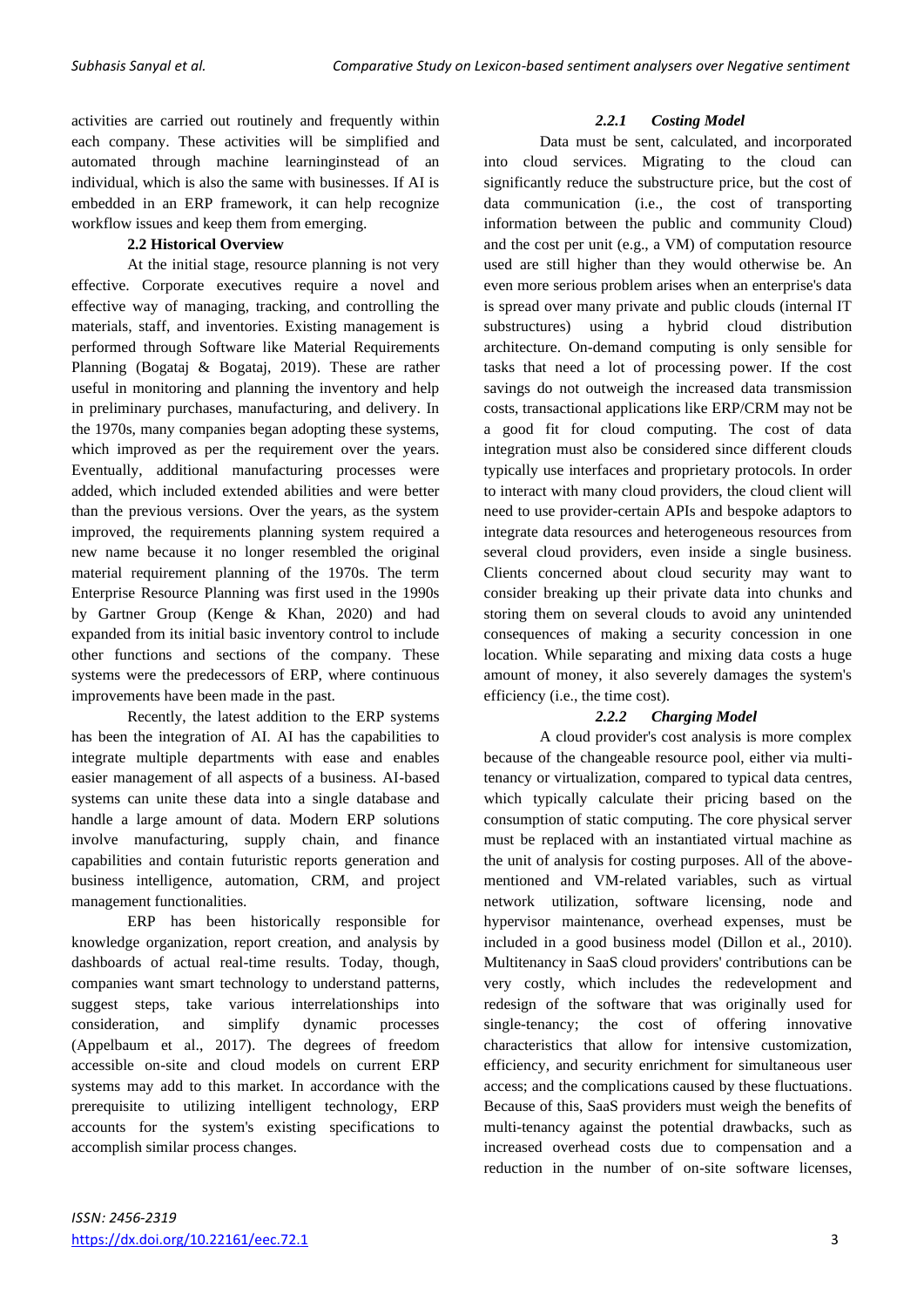before offering their services to customers. However, SaaS cloud providers need a viable and strategic billing strategy to maintain and grow their business.

## *2.2.3 What to Emigrate*

According to a survey by International Data Corporation (IDC) in 2008  $(n = 244)$ , the seven IT applications/systems being migrated to the Cloud are Collaborative Applications (25.4%), IT Management Applications (26.2%), Business Applications (23.4%), Personal Applications (25%), Server Capacity (15.6%), Applications Development and Deployment (16.8%), and Storage Capacity (15.5%). Guy-Cedric (2018) states that the results from the survey established that administrations still contain privacy/security concerns in transferring their information to the cloud. At present, peripheral functions like personal applications and IT management are the simplest IT systems for transmission. Because of the prevalence of outsourcing non-core activities to the cloud and keeping mission-critical activities in-house, government agencies prefer IaaS over SaaS. According to the analysis, 31.5% of the company's storage capacity will be moved to the cloud in three years. Compared to Collaborative Applications (46.3%) at that time, this percentage is relatively low.

## *2.2.4 Effects of ERP Implementation on Organization*

In many cases, an ERP deployment is the single most significant project an organization has ever undertaken; thus, it requires a high degree of dedication and resources from everyone in the company. Thus, implementation issues have become one of the most pressing concerns in the sector, which is further complicated by several failures, including a few fatalities, that have led to the liquidation of certain businesses. An ERP deployment has a significant influence on the workplace and the people there. Terzo (2017) highlights that the best people in the company should be selected to form a project team, including a Project Manager and a cross-functional group of key Workers, IT professionals, and outside Counsellors.

It is possible that employees from the corporate headquarters might find in the country where the firm is based. As a result, the objectives of a corporate model must balance with the needs of local law, fiscal policy, and business practices. ERP adoption typically necessitates business process reengineering in tandem since it has been discovered that requiring the ERP to meet current business processes entails heavy customization of the system, which is not desirable. Once the correct product is selected, it is time to rethink the business processes. By removing divisions and hierarchies, ERP systems allow data to be input just once, allowing it to be easily shared across the business. Terzo (2017) illustrates that these organizational hierarchies and functional divides are broken up by the ERP solution, which runs on top of current processes, creating a climate of continual change that causes more opposition in the company; consequently, the ERP Implementation project cannot be done in isolation. In order to grasp the scope, requirements, and expectations of stakeholders, the project team must interact closely with top management and key managers. As a crucial step in ERP implementation, the company's system department must be included in this process.

## **2.3 SaaS and Cloud**

Cloud computing and software as a service (SaaS) are upending how businesses distribute and utilize project programming. Even though SaaS was first popularised in the latter part of the 1990s, it has grown rapidly and is now the standard for distributing new applications across IT organizations (Fauscette, 2013). It is possible to find and use SaaS through the internet, with all the administrations that come with the program, including the introduction, information levels, and other connected administrations. Many of the products used by businesses today are still based on traditional models that rely on a limited number of permitted apps being supplied to the company's premises or facilitated in a third-party data centre (Fauscette, 2013). They are, however, being replaced by cloud-based apps that are based on a more conventional model.

Before considering cloud applications, it may be helpful to establish a set of criteria for exactly what falls under the cloud application "umbrella." For this report, IDC uses the following criteria for cloud computing:

- 1. Communal, standard service that is either private or public.
- 2. Solution-packaged turn-key offer that mixes essential resources.
- 3. Self-service provisioning and administration (may require some onboarding support).
- 4. Elastic scaling that is energetic and pulverized to enhance performance.
- 5. Use-based pricing supports service metering (but private cloud may not chargeback).
- 6. Accessible through the internet.
- 7. Typical user interface (UI) techniques.
- 8. Published service interface/API based on Web services or other shared internet API techniques.

The bulk of corporate IT policy has been influenced by SaaS and cloud apps. What began with a small number of tightly focused applications, such as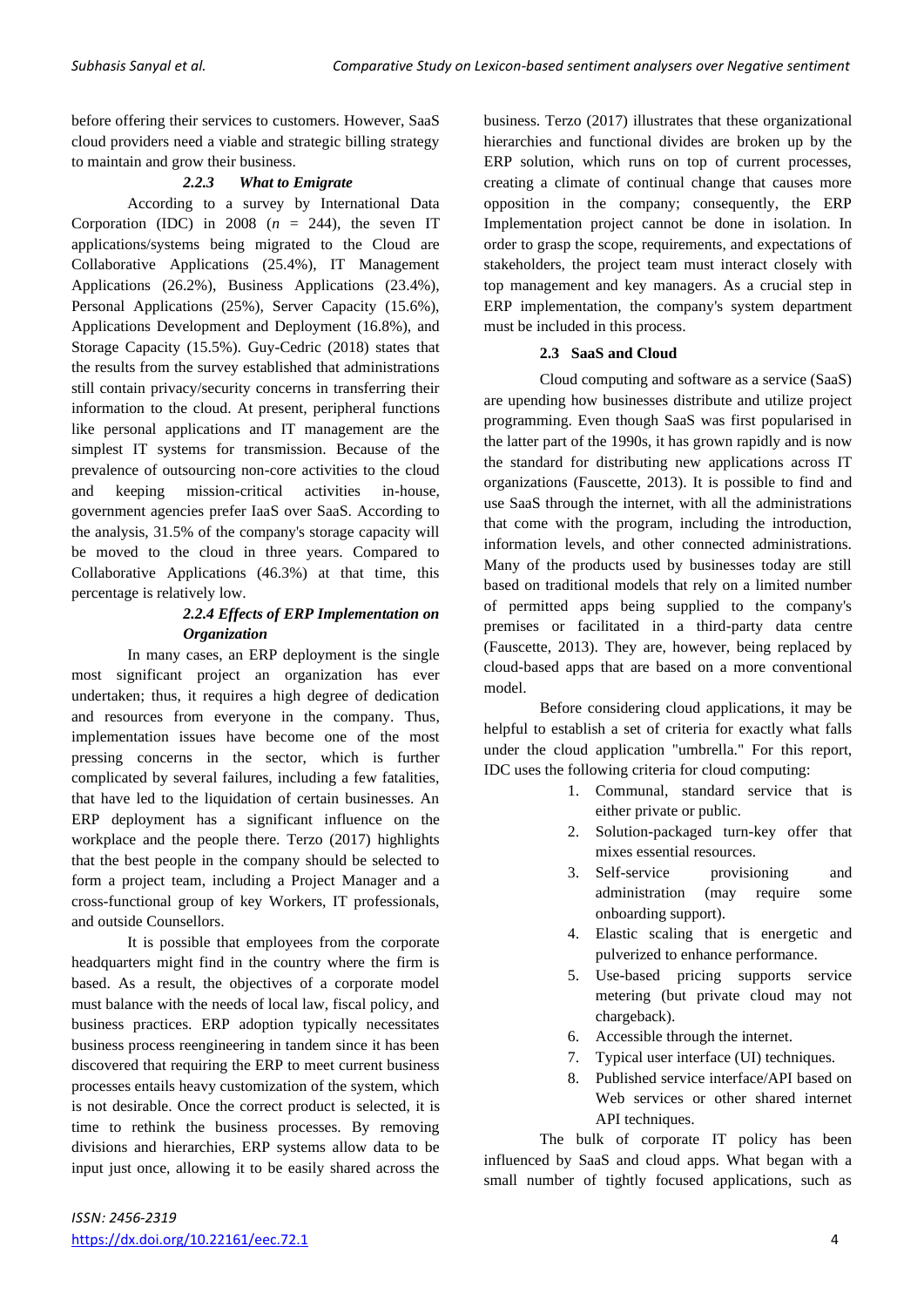people management and SalesForce automation (SFA), is now spreading to a far broader range of business tools, including ERP. In the past, ERP was considered too complex for cloud computing in the workplace. Productions of all sizes are interested in cloud deployment options that vary from public to private and even hybrid deployment approaches that include both. New IDC assessments show that cloud ERP is becoming more popular. To survive in an ever-changing global marketplace and compete in a more complicated international economy, businesses face various challenges (Fauscette, 2013). To meet these challenges, businesses are turning to technology as a lever for and a foundation for new and sophisticated ways of doing business. DSS (i.e., decision-assist systems; flexibility; teamwork/social systems) and the cloud are crucial components of that strategy for most firms and support other vital strategies, such as the cloud. Firms may receive a range of advantages by migrating ERP systems to the cloud, including business and technological advantages. The following are some of the main reasons why enterprise IT is moving to cloud-based ERP:

- 1. Availability of more vigorous, qualities-rich ERP cloud applications from recognized and trusted enterprise software vendors.
- 2. Effortlessness deployment.
- 3. Pay calculated based on usage.
- 4. Requirement to move IT funds from the capital budget to the functioning budget to align commercial benefits with cash discharge closer.
- 5. Free valuable resources from sustaining legacy software and substructure to emphasize highervalue and innovation-driven events.
- 6. Quicker deployments result in a shorter time to value and release resources for additional planned initiatives.
- 7. More scalable and flexible solutions to offer longterm assistance for development and expansion.
- 8. Simpler incorporation and removal of data silos from cloud-based ERP systems.

Industries realize that the cloud is upcoming enterprise software that provides several attractive business benefits. Among the most fascinating are the following:

- 1. More contemporary user experiences (UXs) that raise efficiency and worker fulfilment.
- 2. Embedded analytics to assist more real real-time business decisions.
- 3. Embedded social relationship tools to increase teamwork and efficiency.
- 4. Pervasive mobile access to application services.
- 5. Effortlessness in finding and sharing information to assist cooperative analysing and increase efficiency.
- 6. User self-service to make simpler provisioning and system administration.
- 7. Capability to tie back-office systems more efficiently into the front office to assist the company's client experience policy.
- 8. Removing data and people silos to make rapid and efficient business decisions.
- 9. Improve and shorten the close economic process through improved access to data and embedded relationships.
- 10. Balance the company's economic requirements between capital and functional budgets.

Customary undertaking programming, especially ERP applications, has been frequently conveyed in incorporated suites, either in on-premises data centres or outside facilitated offices. However, with more difficult monetary conditions, there is a developing need for higher cloud acknowledgment in the undertaking because, as a rule, customary models are evolving (Fauscette, 2013). Many organizations have switched to a hybrid IT architecture that uses both cloud and on-premises applications, often relying on SaaS to deliver critical and more current programming tools. Organizations, especially large ones, are typically looking for the most wonderful component breed hidden programming that is cloud-based and present-day and that can boost the worth of the firm in the shortest amount of time when purchasing a new software (Fauscette, 2013). For more than a decade after the introduction of SaaS apps, IT associations did not recognize them as an alternative to on-premises solutions. When SaaS solutions were first introduced, they were generally used in small, hierarchical/utilitarian areas where the line-of-business purchaser (LOB) was in charge of the budget and could make the decision without the help of IT. Early successes using this LOB method were SFA and the ability to the board. SaaS and distributed computing, on the other hand, have gradually replaced on-premises IT systems as the preferred choice over the long term. IDC's Cloud Track Survey, which surveyed 1,109 firms, found that more than 60 percent of those surveyed said they were already using or planning to use cloud advantages at the time of the survey. According to the same survey, 31% of qualifying firms believe that they must have a fully implemented cloud-first approach that is proactively supervised and drives business growth while enhancing IT operational excellence in the next two years. Likewise, the reviewed organizations reacted reliably, paying little heed to geographic locale (Fauscette, 2013).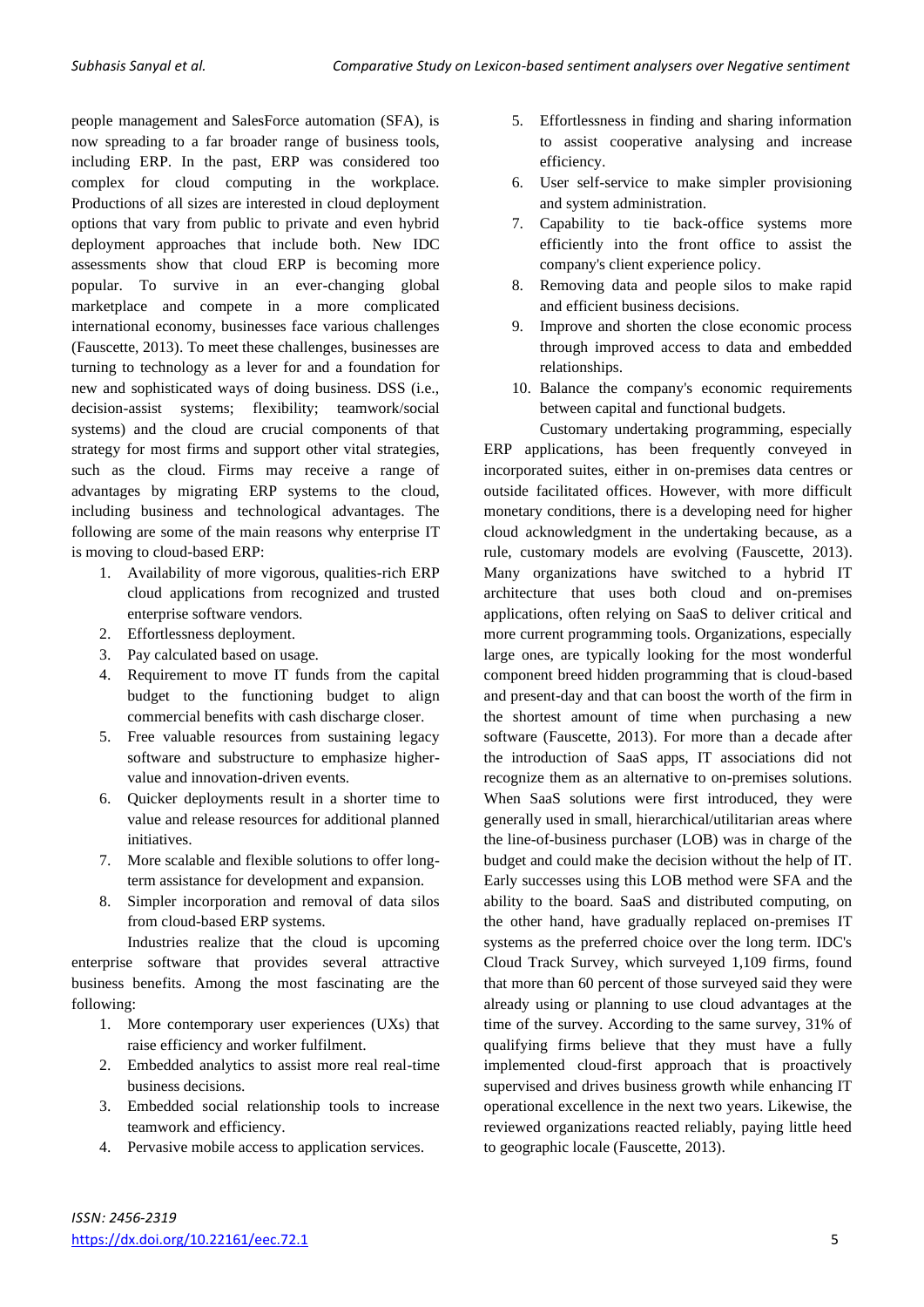## *2.3.1 Network Effects*

It has been shown that SaaS and Cloud computing platforms have direct impacts on the network because they offer specific Web services or APIs that drive application designers to change their applications or make it difficult for clients of these applications to transfer platforms. The immediate network impacts are not as authoritative as those among Windows, and programs are created for personal computers or particular smartphone operating systems such as Blackberry, Symbian, or Palm, as apps are designed for these settings (Cusumano et al., 2010). The internet HTTP protocol governs the majority of the SaaS and cloud programming interfaces and methodological guidelines for exchanging data and logic. Nevertheless, some SaaS/cloud platforms have their own set of Web services and APIs. For example, some retail stores or real estate organizations have developed apps that incorporate Google Maps, tying the applications to Google's platform. Other companies have developed e-commerce programs to process payments given by Amazon, linked to Amazon's infrastructure. There are indirect impacts on the network when the popularity of one platform over another among designers makes the platform more interesting to other users or designers. In a positive feedback loop, as more apps seem to be used on a particular platform, more application makers are attracted to the platform itself. SaaS/cloud platform players also try to entice end-users by using their free platforms, which adverts may fund. Data storage, consumption, and other requirements are often taken into account when an application business pays a fee. Platform sellers can charge modest or large fees to attract designers or make certain functionalities of their platforms available (Cusumano et al., 2010). A variation on the "free, but not free" scheme can be found in internet applications and personal computers. Companies like Bungee Labs and Salesforce.com (with Force.com and Visual Force) have taken the SaaS and cloud platform concepts further than simply offering an environment to introduce applications: they also offer program development tools and services that assist firms to build new applications within these challenging platforms environments. Designers may also use Web services from other shops; however, specific APIs or Web services may be proprietary to the platform. This is another example of a policy that is "open, but not open" or "closed, but not closed.

On the whole, SaaS and Cloud platforms have emerged on many levels. First, the general approach of the internet and virtualization to create SaaS as technically feasible has been recognized. Next, companies have used this strategy to provide SaaS or cloud-based versions of their goods. Finally, some businesses provide SaaS

versions of their goods (now Web-based services) and expose their method to enable other application developers to create and deploy apps from these platforms. Vendors and customers alike tend to benefit from SaaS or cloudbased services. The usage of networks and hardware may be increased by allowing several customers to use the same services. For instance, Google and Amazon have enormous data centres that are underutilized. Their goods (automated services) may be rolled out simultaneously with apps from other companies without compromising the security of the tenants of the different organizations. Service Level Agreements (SLAs) from providers like Google, Amazon, and Salesforce.com often guarantee the security of their customers' hosting accounts (SLAs).

## *2.3.2 Service Level Agreement*

Though cloud customers do not have any control over the primary computing resources, they are assured of the availability, quality, consistency, and efficiency of these resources when emigrating their central commercial functions onto their trusted cloud. Particularly, customers are required to receive assurances from providers on service delivery (Fauscette, 2013). Generally, through SLAs, assurances are provided based on negotiations between the customer and provider. When it comes to cloud computing, the first challenge is defining SLA provisions that are sufficiently granular, such as the tradeoffs between complexity and expressiveness, so that they can meet most customer expectations and are relatively modest to be confirmed by the cloud's resource allocating mechanism. The SLAs of different cloud providers (e.g., SaaS, PaaS, DaaS, and IaaS) must also match the requirements of the provisions (Fauscette, 2013).

Additionally, this raises a number of challenges for cloud service providers. Resource managers, for example, must have precise and up-to-date information on how resources are being used in the cloud at any given moment (Fauscette, 2013). To ensure that SLA implementation is as accurate as possible, resource managers use real-time assessment and modification algorithms and fast and efficient decision models appointed by optimization algorithms to monitor and respond to changes in the cloud environment. It may be essential to discard requests of specific resources when SLAs cannot be encountered. It is essential that these are performed in a virtually automated fashion because of the ability of "self-service" in cloud computing (Fauscette, 2013). Additionally, it is essential for innovative SLA mechanisms to continually integrate feedback of user and customization qualities into the SLA assessment context.

## *2.3.3 The Cloud Business Advantage*

Pressure is felt within organizations to transform from an assortment of monetary issues, just as new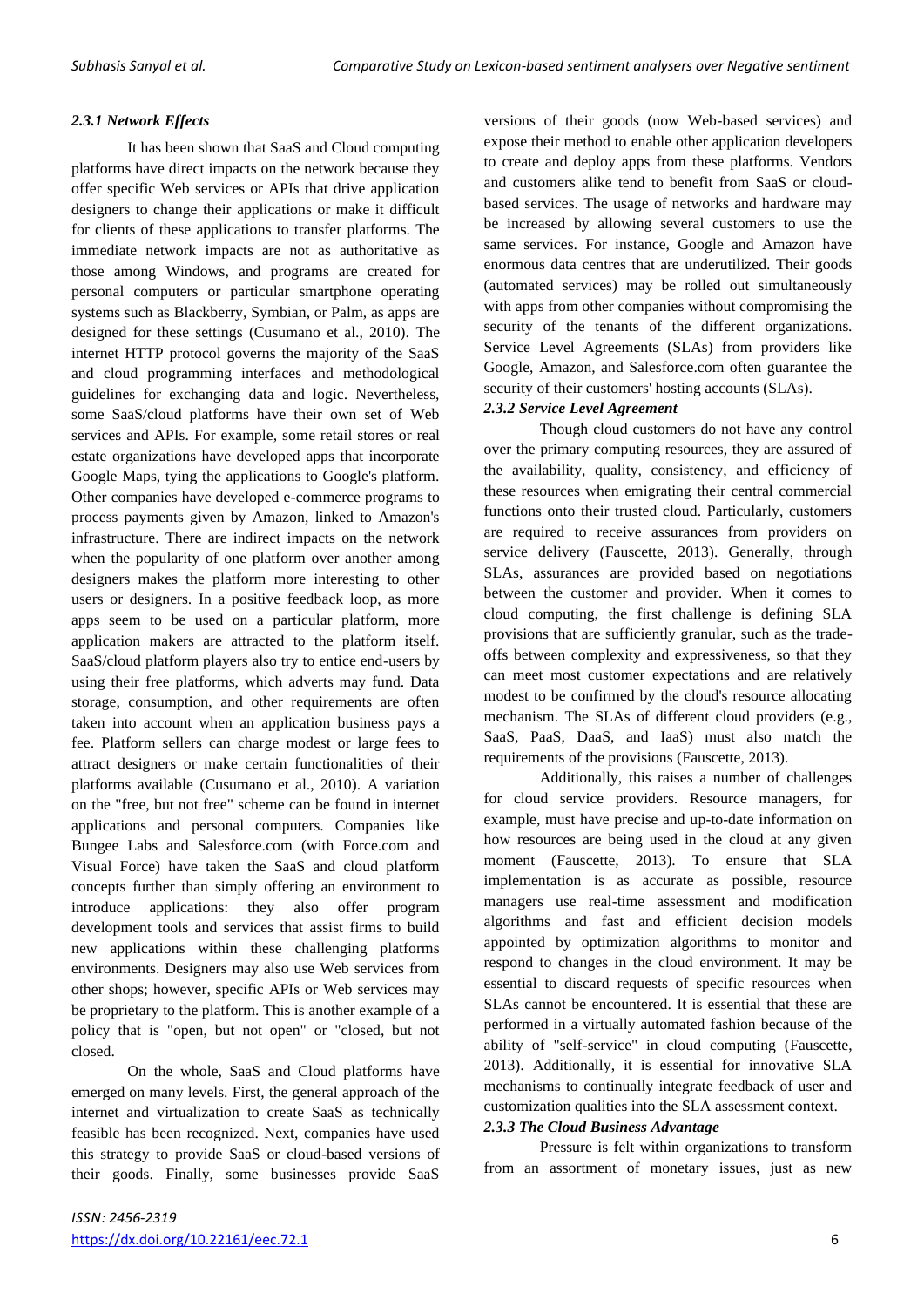advancements that set out huge businesses open doors (Fauscette, 2013). Since the 2008 worldwide downturn, the economy has constrained organizations to do considerably more with significantly less, including pressuring organizations to be progressive with a contracting labour force driving organizations to search for better approaches for work that go past what computerization can yield. The "consumerization of IT" pattern has changed the speed of advancement, moved the wellspring of development away from the venture, and made new assumptions for innovation from workers, clients, and accomplices (Fauscette, 2013). Most of the adjustments on the internet have come to fruition due to the fast expansion in the number and capacity of cell phones, increasing utilization of the monstrous measures of information to help businesses become more successful, and better approaches for systems administration and teaming up that has occurred from the individual social web (Fauscette, 2013). Workers insist on working contrastingly with devices that look similar to and have the same capacity as their Web encounters. The need to work cooperatively and unite individuals and information in a work setting is testing customary ERP frameworks. Clients search for better, more individualized encounters from brands they communicate with on a common premise (Fauscette, 2013). The idea of client experience begins to grow what was considered "client confronting" to incorporate backoffice works that should work successfully or unsuccessfully. Exercises like effectively invoicing clients on schedule or delivering the correct item when expected are significant to guarantee that the client

Organizations are engaging to discover better approaches to maintaining increment profitability in this changing climate while managing the framework difficulties to help new exercises that are made by obsolete and resolute advancements (Fauscette, 2013). ERP cloudbased frameworks may assist fill up the innovation gap for various reasons. Customers now have a more modern ERP cloud-based framework that includes enhanced customer experience capabilities, integrated community capabilities, as well as research to maintain constant mobility, which is essential in today's rapidly changing business environment,

The new method of business is done heavily on collaboration. Most companies nowadays have a pressing need for tools that promote teamwork. According to IDC's Social Company Survey, conducted in February 2013 (*n* = 701), 79% of firms have transferred major business informal communities (ESN). Social collective apparatuses, or endeavour interpersonal organizations, are fundamental devices for establishing a community climate for representatives and are best installed inside ERP applications at the work process level. Some ERP cloudbased frameworks currently have inserted ESN abilities. Building community-oriented endeavour measures stretch out across all business capacities. Delegates in customer service must work together on a regular basis to resolve customer concerns and provide a great customer experience in order to get the job done. Closed-loop processes like month-to-month, quarterly, and year-end closure consume a large amount of time in the back office and are the only source of group engagement. ESNs play a critical role in smoothing out the near-term cycles.

There are various benefits to using cloud-based software for business purposes. It is possible for cloud enterprises to make resources available to the company rather than just to executives. The frameworks are more current and incorporate the key highlights recorded beforehand. They are generally more adaptable, more readily adjusted to changing business necessities, and versatile.

## **2.4 Artificial Intelligence**

Machine-controlled AI has the capacity to execute tasks usually correlated with the intelligence of human beings. AI also possesses the characteristic intellectual processes of humans, such as the ability to comprehend, locate significance, generalize, or benefit from previous experience. It has been shown that machines can be configured to execute extremely complicated tasks after the advent of the digital computer (Muniswamaiah et al., 2019).

AI has proven transformative and can unleash the next phase of digital transition in industries with exponential development across the last decade (Erro-Garcés, 2019; Salam, 2019). AI technology produces modern human resources management functions and transforms the way an enterprise handles its human resources (Dhamija & Bag, 2020). Global cognitive and AI solutions expenditure is growing 50% annually, which is expected to hit USD 57.6 billion by 2021. In India, AI adoption is restricted and sluggish, and just 22% of Indian organizations use AI for a company (Aayog NITI, 2018).

AI has taken on a crucial significance of handling human capital and has grown into the human resources management framework at three stages: aided knowledge, enhanced intelligence, and self-intelligence (Charlier & Kloppenburg, 2017). AI technology standardizes time spent for routine jobs. Chatbots and AI apps enable a wide variety of job functions. For example, primary interviews for hiring job applicants are performed by chatbots. Intelligence enhancement occurs when AI technology helps man and computers communicate and make choices about operating. For example, bots use conversational AI to enable people to build human, engaging, and real-time environments across multiple channels through interview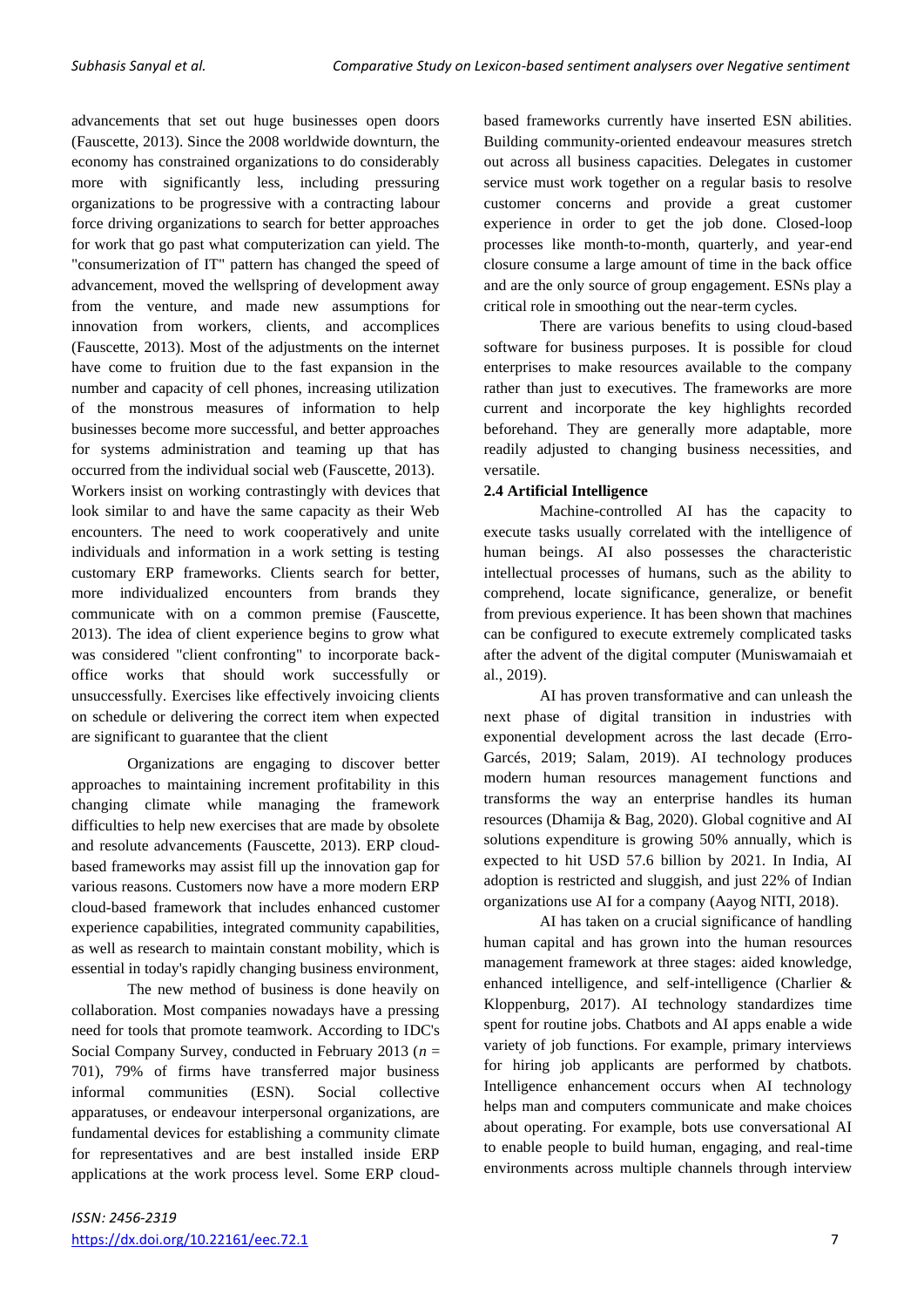preparation, answering applicant questions, and driving recommendations. Autonomous intelligence fully transforms the workspace. AI technology is self-active, and findings are collected. The knowledge is gathered and analysed on a subconscious basis. For example, according to a certain criterion, AI offers the results of the candidate selection (Charlier & Kloppenburg, 2017).

The way AI has altered HR manager's work, augmented reality, botts, robots, chatbots, automation of robotics operations, deep learning, semantic conversation, the internet, natural language processing (NLP), and increased reality (Bersin, 2018). AI shifts the operation of the HR department at the three stages above, helping to reduce the recurring administrative duties of HR managers by helping HR managers decide and forecast employee comportment at work (Growth business, 2017). AI is used specifically for recruiting, preparation, staff participation, and retention to minimize expenses, save time and execute HR activities with greater precision (Kumar, 2019). According to Alexander Mann's research, 96% of HR professionals surveyed agree that AI innovations increase skills acquisition. Talent Management means a "strategic way to identify, attract and embed top talent to effectively and efficiently meet dynamic business needs" (Bugg, 2015).

Cloud computing is a critical factor that improves convenience and on-demand functionality to attaining a shared pool regarding the configurable computing-related tools (Battleson et al., 2016). Although the identified cloud infrastructure technology to improve operating performance has attained much coverage in the numerous literatures, it is essential to understand how it will aid the companies in attaining dynamic capacities and a higher competitive edge in the industry. This can be achieved by attaining a lower cost of service and improving productivity and activities.

## **2.5 Intelligent ERP**

The Intelligent ERP is not focused on a single technology but on an ERP system's capacity to access several smart function technologies. This begins with the automation of repeat repetitive operations in the backdrop of most businesses (Moll & Yigitbasioglu, 2019). Over time, there are additional functionalities, such as artificial learning and deep learning, to identify errors in the output, predictive demand planning research and estimates, natural language processing of production or warehouse voice commands, and autonomy learning algorithms.

Intelligent ERP guarantees economic productivity and simplifies the adoption of developments in daily work. IDC Research Manager Alexandros Strati noted that "The function of the intelligent ERP is vital to enabling today's knowledge workers to become tomorrow's digital knowledge workers" (Woollacott, 2019). While actual dialogue interfaces remain a future target, interaction efficiency can increase with time, enabling flagrant companies, a fluent work climate, and a goal-oriented approach. Therefore, ERP systems should incorporate and develop according to organization specifications with creative applications.



*Fig.1: Intelligent ERP*

Smart systems require much data to recognize trends, patterns, and associations and understand conclusions. The IT systems needed are only economically relevant as cloud or web providers (Yi et al., 2020), yielding two strong results: access to smart technology for businesses of all sizes and implementation no longer being a problem due to the IT budget. Technologically, however, the modernization of the ERP framework is required centred on a relevant software industry portal, such as Microsoft.NET, for streamlined access to Azure's services (Kumar & Vidhyalakshmi, 2018). Forty-four percent of respondents in the automotive and produce sectors regarded AI as very important for their manufacturing functions in the next five years and nearly one-half (49%) as "absolutely critical for their success" (Insights, 2018).

Although it is simpler for businesses to benefit from connections to intelligent technology by online platforms, they are not an off-the-box industrial solution. It is critical to work with a supplier who understands the particulars of business and the semantics of ERP knowledge. An ERP provider's domain experience for some industry needs or functional areas is essential for smart systems to efficiently and rapidly accomplish the necessary optimization in processes (Mahmood et al., 2019).

The unpredictable economic environment has caused administrators to rely on their optimization.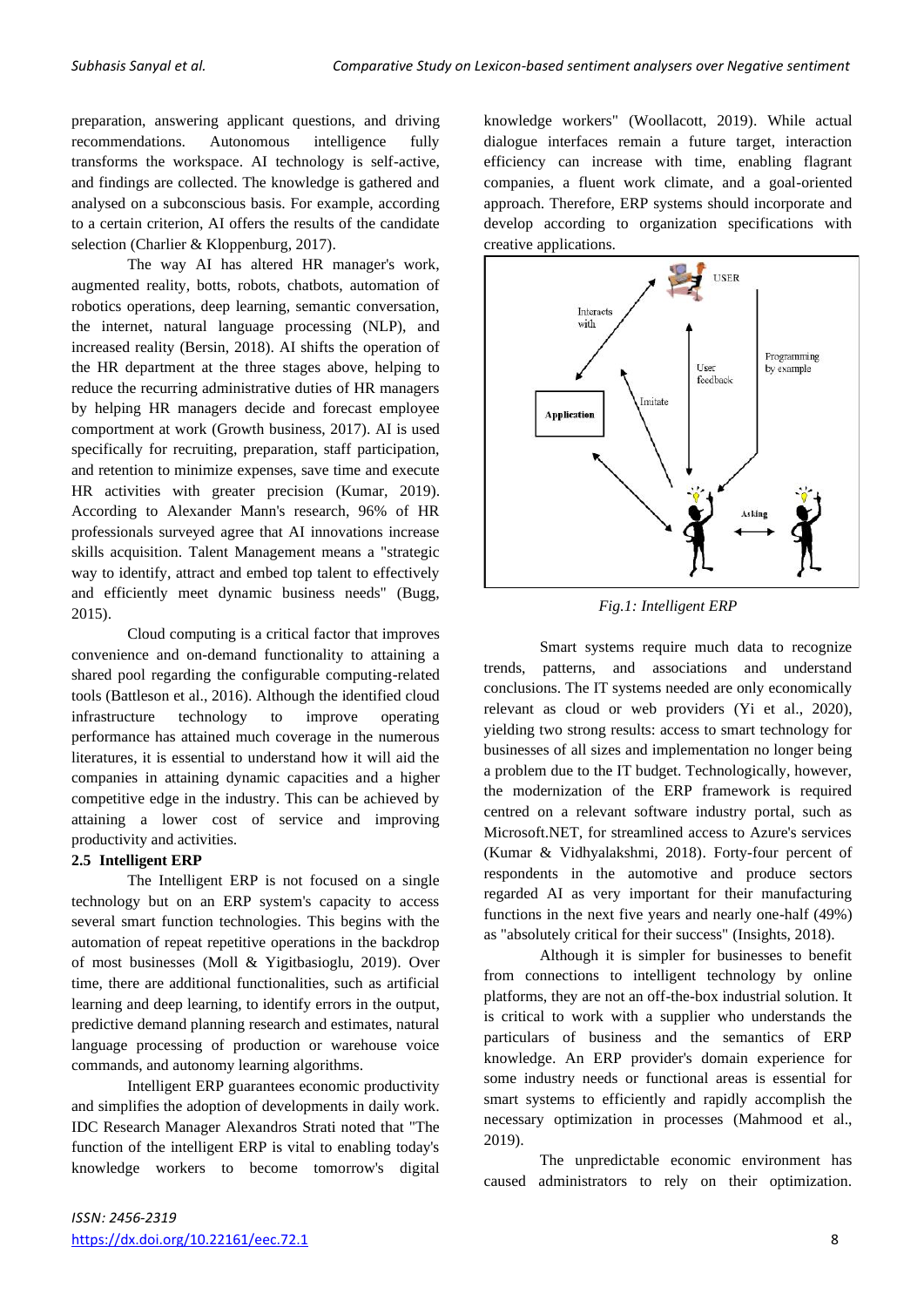Seventy-seven percent of CEOs worldwide are dedicated to driving sales development through internal operating performance enhancement. Organic development is of primary significance, with a secondary position for emerging opportunities or strategic partnerships (PWC, 2019). For businesses that create high levels of quality in IT processes, ERP modernization often has great hopes and creative benefits. If a current ERP framework is to be rehabilitated, it is also called a basic modernization as a plan for greater automation by leveraging innovative technology (Heilig et al., 2017).

#### **2.6 Enterprise Cloud Computing**

Cloud computing is a new paradigm in which the user does not physically have technological tools such as storage, memory, and processing. Instead, service providers manage and regulate these services and consumer access through the internet (Sadeeq et al., 2018). For instance, users can store personal data with Amazon's web services by using Simple Storage Service (S3) and use Elastic Compute Cloud (EC2) to measure the stored data (Johansson et al., 2015). The company would profit from the usage of this kind of machine platform. Some benefits involve minimizing the initial expenditure in the capital, reducing the period needed to begin the new operation, reducing operational and running costs, and productive virtualization (Rashid et al., 2019). Cloud storage is an unbelievable alternative from all of these perspectives. In the transfer of machines to the cloud, there are several benefits. The key source of cloud storage drawbacks is insufficient capacity and bandwidth.



*Fig.2: ERP in Cloud Computing*

The SaaS model is used to provide cloud ERP solutions. Cloud-based ERP solutions are available from a number of vendors in the market (Cheng, 2020). ERP systems are cloud-based if the cloud computing feature impacts them. Instead of requiring the end-user to set up or install any software, a cloud-based ERP system may be accessed directly from their browser through the internet. SAP Business by Design is a well-known Cloud ERP in the software industry.

Organizations are pushing ERP programming out from the centre to public and private entities, which may interest certain people. For a long time, small and mediumsized businesses have been using public ERP cloud suites. It is an innovation getting attention in large-scale projects, particularly as a two-level ERP system for auxiliaries where the financial combination is done at the corporate level using standard on-premises ERP suites. A crucial decision for each organization is whether to use a public, private, or hybrid cloud. Each model comes with its own set of benefits, costs, and risks, just as administrative processes and standards vary from sector to industry. Numerous factors play a role in a company's decision to deploy some or all of its apps to the public cloud. Figure 4 shows the top five reasons to migrate to the cloud. Despite the fact that these motivations are common to all organizations, there are significant differences between large and mid-sized ones in how ERP cloud solutions are purchased and organized and their advantages.



 $n = 1109$ 

*Fig.3: Top 5 Reasons of Moving to the Public Cloud (% of Respondents)*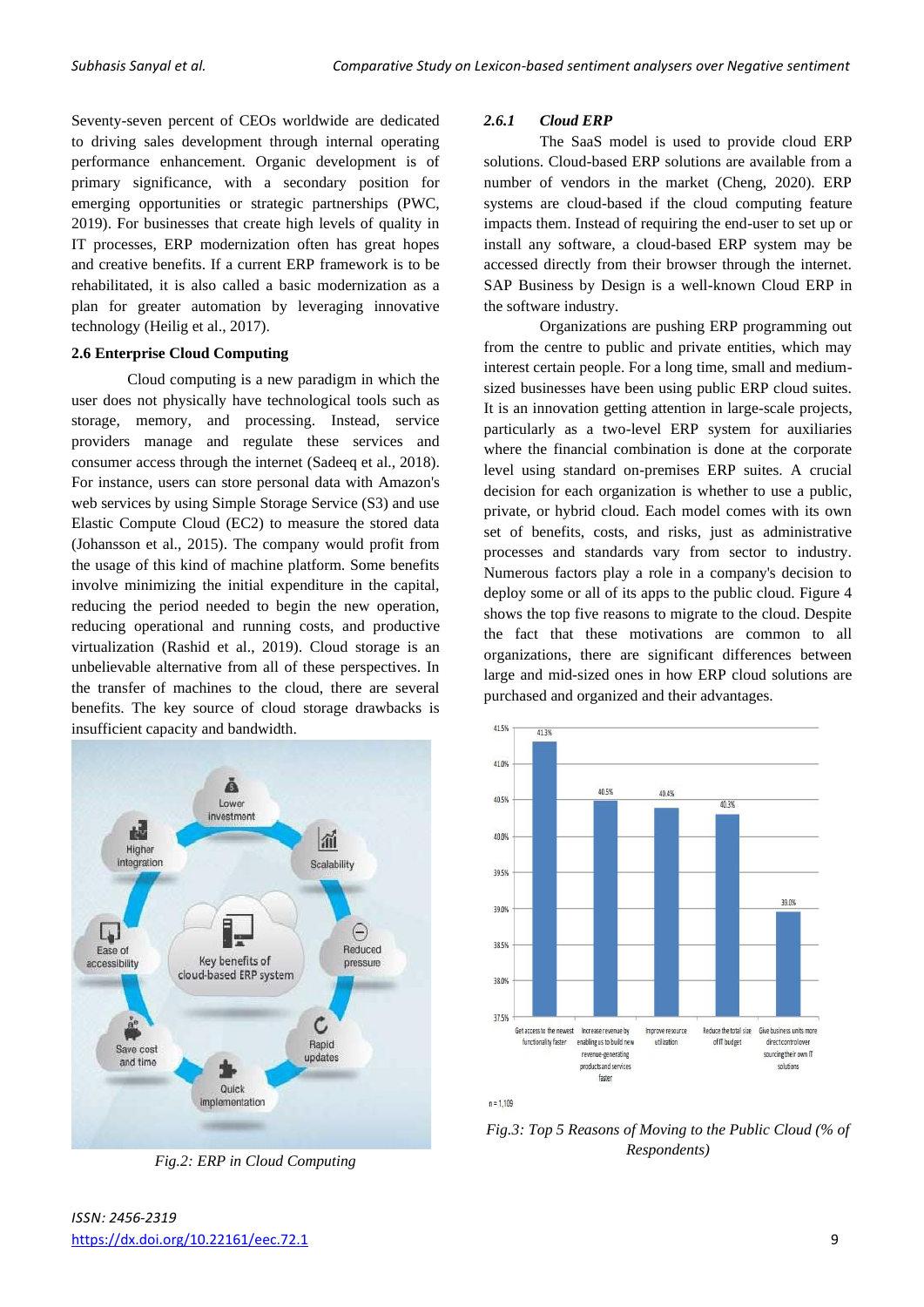## *2.6.2 ERP Cloud in Large Enterprises*

ERP, generally arranged on-premises or accommodated, is the norm for large organizations since they have been using a wide range of software solutions for some years. These systems include in-house developed options to third-party vendor-provided combinations (Fauscette, 2013). The ages, talents, and levels of complexity of the solutions also varied greatly. Several IT organizations have previously functioned in a hybrid model (i.e., a combination of on-premises and cloud), having organized one or more precise solutions, such as salesforce computerization or talent administration in the cloud. There are numerous reasons why businesses embrace the ERP cloud, including the following; accessibility of more vigorous, characteristics-rich ERP cloud applications (best of breed) from recognized and trusted enterprise software vendors.

- 1. Easy implementation.
- 2. Accessibility of more reasonable and controllable upgrades.
- 3. Pay calculated depending on usage.
- 4. Allows shifting IT funds from the capital budget to the operating budget in a closefitting financial setting.
- 5. Increasing expenses of sustaining onpremises solutions and customizations.
- 6. Subsidiaries or developed companies rapidly mix financial values into the financial close and business rollup.
- 7. Faster implementations result in a quicker value and release of resources for additional tactical initiatives.
- 8. More contemporary user experiences.
- 9. Implanted analytics.
- 10. Implanted social relationship and networking tools.
- 11. Easily shared information.
- 12. Customer self-service.
- 13. Simplified, complete IT environment.
- 14. Normalize on the exact platform.
- 15. More scalable and flexible.

A comprehensive replacement approach is not always the best option for businesses; therefore, many choose to replace parts of their infrastructure piecemeal, moving from one organization or subsidiary to another and doing so for an indefinite amount of time. This method enables businesses to prioritize the aspects of their operations that will provide the most value while still relying on appropriate systems for their current business requirements (Fauscette, 2013). Each sector and firm have its unique mix of hybrid applications and the sequence they are implemented. It is not uncommon to find a major retail chain already in a hybrid environment, with an onpremises legacy system operating alongside Cloud retail vertical apps and a number of other cloud-based services like customer community platform monitoring and response and customer support. A few concerns with the company's operations might serve as an impetus for a transfer to the cloud for financial records. Over the last two-and-a-half years, the business has bought three distinct rivals' operations and is now operating four different financial systems in its own data centre, all on-premises. The firm manually consolidates the output of the three purchased systems in its existing core financials on a monthly, quarterly, and yearly basis for the close process, which significantly increases the closing time and complexity and the chance for mistakes. On-premises core system implementation was seven years old. Thus, it is possible to transition the three purchased businesses to the system. Despite being functionally contemporary, the user interface is archaic, and the system requires a large IT team to maintain it and its infrastructure.

Cloud-based financial systems are ideal in instances like these because they allow for a smooth transition from one system to another. These address the nearby issues while also bringing about a slew of other advantages for the company. If chosen, it is possible that the new system will include a contemporary UI and UX and built-in collaboration features, which would allow for faster closing processes and a more collaborative work atmosphere. Data silos between operating units may be eliminated if a cloud-based solution was used to consolidate and integrate older, unintegrated systems across operating units. On-premises computing resources might be reallocated to higher-value initiatives if the trend away from it is successful. Most significantly, the new system could give current analytics spread across the process, allowing for faster, more accurate, and betterinformed business choices. A hybrid strategy would be used for as long as it makes sense for the organization to continue utilizing on-premises systems, integrating them into the new cloud financials, and migrating the other systems to the cloud as appropriate.

Cloud storage can effectively be utilized with the indigenous energy used in cell phones. The primary device interface for many consumers is mobile systems such as smartphones (Alonso-Monsalve et al., 2018). As a modern business concept, Cloud computing significantly influences the whole IT sector. Integrated cloud infrastructure is represented at a higher level of importance in all aspects of enterprise applications. Businesses can access low-cost, high-performance IT services, and small businesses can access high-performance IT services such as broad-scale IT services through quickly expanding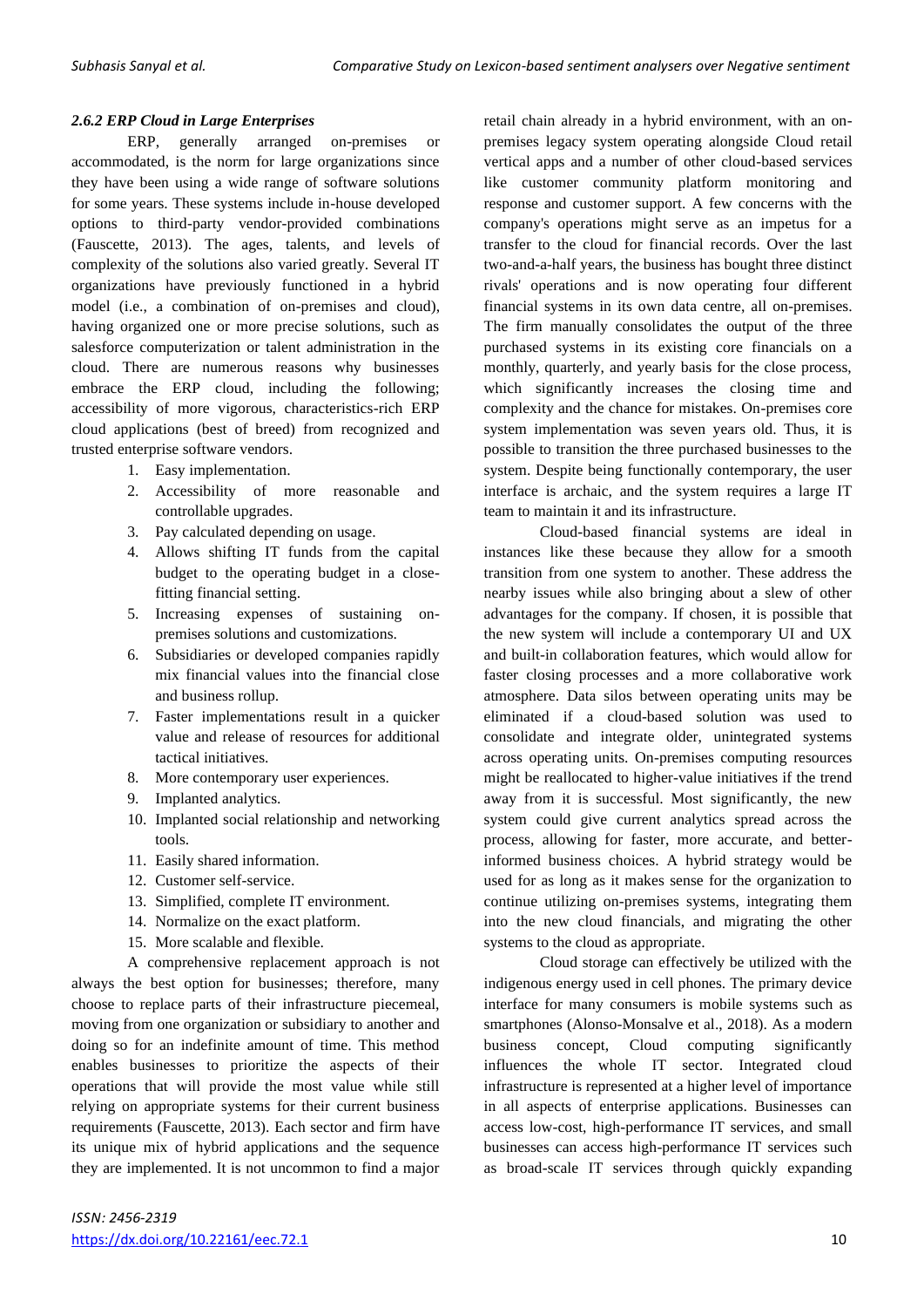cloud infrastructure. At the same time, corporations may concentrate on their core sector and reduce the pressure on IT (Jacksi et al., 2016).

The optimization of cloud-based processes can be accomplished by major business consolidation and enhanced IT standards and competition in general. Another drawback of cloud infrastructure is that communicators have major advantages, including the following: many technical programs can be accessed, process capacity can be superior, specialized storage can be accessed, and knowledge can be conveniently exchanged and stored. All of this information is observable via an internet connection on the browser anytime and anywhere. Computer power, in other terms, may be simple to use in the form of devices, such as coal, water, and energy. The cloud storage sector comprises experienced network firms, including Google and IBM, to access the data conveniently via cable and through the browser from the data centre(Jacksi et al., 2015).

Service tiers function in the cloud similarly to decrease costs and capital. Coordinating these three layers would enable increased efficiency, stack harmonization (central load power management), and full server functionality, and reveal that cloud storage is a more effective way of utilizing resources, which lowers the expense of maintenance (Li et al., 2019) because businesses will utilize handheld devices and cellular data communication networks, a huge and complicated infrastructure may not need to be implemented in the sales department. This will directly supply the group headquarters and managers with revenue and return records (Cabrera et al., 2016). Mobile networks like UMTS will be applied in every nation in the immediate future by the third generation without sparking a revolution and are reforming networking technologies by supplying mobile users with rich content.

Cloud computing can display application resources delivered at any hardware stage. The softwarebased cloud computer corporation offers cloud-based applications. Cloud service providers usually offer services categorized into three groups (Abd Elmonem et al., 2016), SaaS, PaaS, and IaaS, collectively known as SPI services (Mahmood, 2021). The SaaS application feature is offered on-demand as a service. Multiple terminal providers or consumer organizations use a single implementation of cloud computing (Loukis et al., 2019).

Higher-level operations may be built using PaaS, which is a service. There are two schools of thought on PaaS in terms of the service viewer or consumer creator. (Costache et al., 2017). Customers are supplied with an operating system, middleware, and application software framework developed by the PaaS developer as a production environment. It is delivered using an API approach as an encapsulation service, and the API allows the developer to access the platform. The platform then uses the management and extension processes required to have a certain service standard.

IaaS incorporates essential resources as organized network services, such as space storage and commitment. The collective servers, devices, switches, and routers may control and manage high-power computing applications (Ibrahim & Hemayed, 2019). In the meantime, HaaS is a method that empowers an enterprise to outsource resources and maintain businesses.

Over the years, ERP has started as a system that only big manufacturing enterprises could operate (Salih & Abdulrazaq, 2019). ERP was then moved and widened to all retail, medical, state. This can be explained by web and web technology that is the base of ERP creation in web ERP (Ng & Ip, 2003). The ERP, therefore, became more dynamic and focused on clients. A number of online services such as e-commerce and e-business have also been established. These web services have helped ERP become a web-based company and web-based system. The core aspect of the system's development and execution was the programming language. The language of programming is the key to ERP transformation, and its progress has a positive effect on ERP growth and improvement (Jayawickrama et al., 2016). The ERP system has been transformed from an integrated client/application to a client/server model. Due to features such as XML-based web programming, PHP now supports web-based applications and services. Today, the internet affects the lives of manufacturers, companies, and organizations, which need to reform their working patterns so that the global manufacturing sector has a competitive advantage.

Many ERP models have been introduced on the internet. ERP models utilize component technologies and the internet to make faster deployment and adaptation of an object-oriented model. The new-generation ERP is referred to as ERP on the Web. In addition, it has set an ERP for objects based on real-world entities such as organizations, events, or personal roles for object-oriented items. This enables a better and more specific business to be achieved. With increasing user mobility, companies understand the importance of employee inner access and movement of their ERP systems to extend to mobile applications. Mobile ERP apps alter the company's customers, partners, and individual workers by creating and speeding new crucial information exchange applications (Chiu et al., 2017). Their competitive edge is a combination of higher quality, expanded business ties, and a solid consumer base. It is a service that provides ondemand access to the system and a paradigm for offering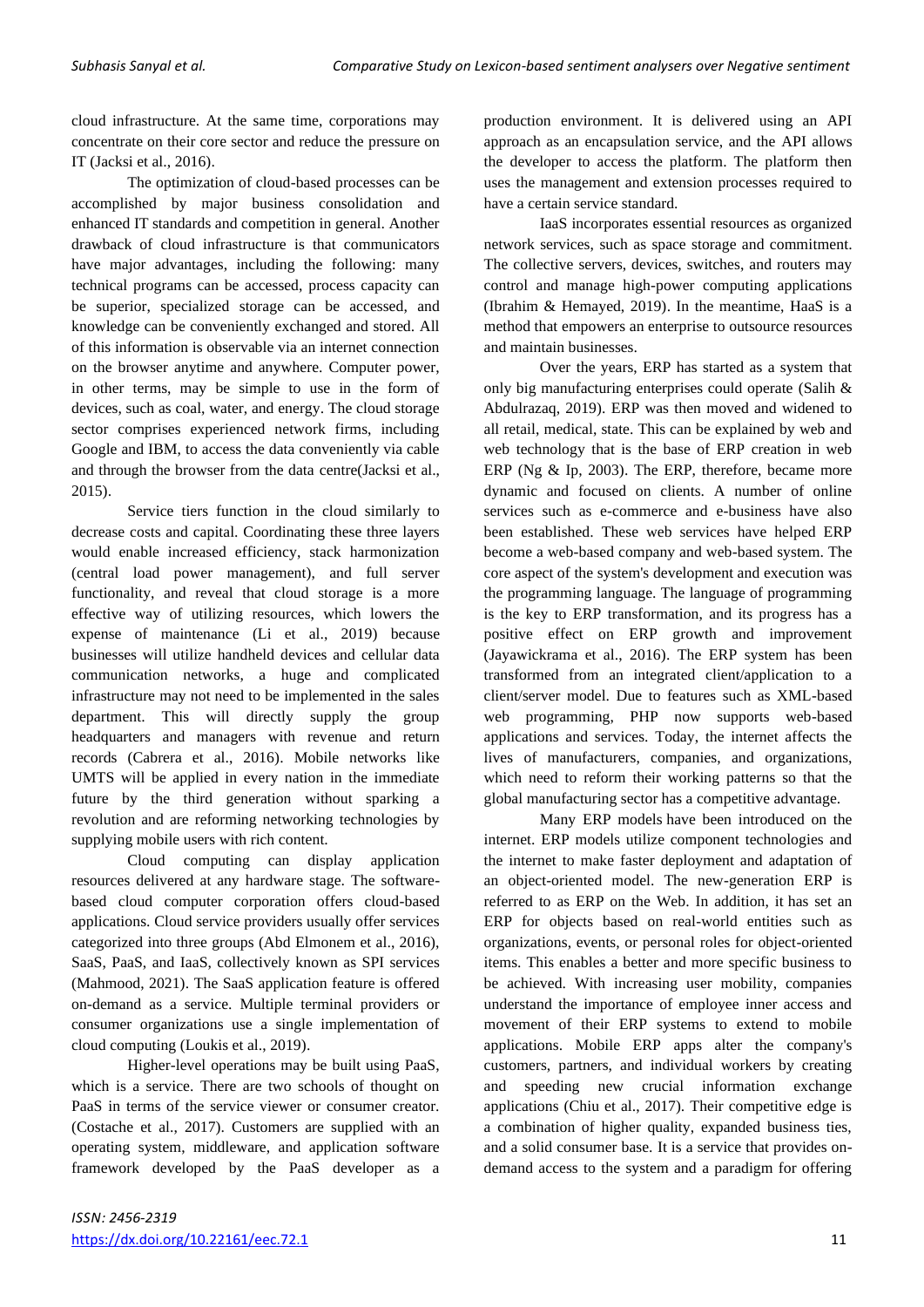internet-based specialized services over the network. This is server, storage, or entering software. Cloud computing models and services are being used to create ERP systems due to this technology's fast revolutions. Cloud ERP consists of cloud ERP systems (Jacksi et al., 2020).

## **2.7 Artificial Intelligence in ERP Cloud Service**

AI in ERP is a recent development that does not require human machines. AI is without question, however, an effective technology to improve the computational capability of the ERP framework (Madakam et al., 2019). In order to profit from the latest technological advances, firms need to revise their current competitive technology and be able to adjust to and alter their evolutions. AI will unquestionably change and affect the future of ERP technologies and will no doubt have a definitive effect on potential industries irrespective of scale or sector.

Digital innovations shape all dimensions of industry and community and fundamentally alter the environment and lifestyle. New digitally-based market models make for better interactions and creativity, unlocking knowledge value (Morris et al., 2016). On their digital change journey, the most successful businesses are ahead of their rivals. The power of global frontier companies represents their capacity to be innovative and to optimally integrate technical, operational, and human resources in manufacturing processes within Global Value Chains (GVCs). However, this path is not straightforward as businesses face an impasse in creativity. Decades-old record-breaking, pre-digital structures utilize obsolete industry assumptions and templates for most companies. These technologies are delicate and can be hard to upgrade in an increasingly competition-oriented modern market world to satisfy the demands of today's companies. They also cannot embrace the criteria to turn the present staff to freshly defined, digital information-centric jobs in view of their obsolete assumptions and architecture. This condition is not sustainable. It is long overdue to substitute today's record systems with new information systems that maintain the central record system's features while relying on advanced autonomous and predictive intelligence assets. The transition takes place quickly on the network across the breadth of core software systems, including marketing automation, operation and support, trading, and sales.

ERP applications have begun to integrate the case of machine learning propelled by the organization's vast data and cloud resources. Data security, however, appears to be a concern. Data protection is at the forefront of a confidential information-trained machine learning model (Gaur, 2020b). Successful corporations and research attempts in a sector cannot advance until they obtain classified knowledge. Using an ML model without completely knowing the hidden layers can be tragic, and the implications can be legitimate. Data security strategies have also continued to develop in recent years. The AI area of privacy is still increasing, and organizations and individuals remain split in awareness, which is an enormous obstacle in terms of privacy and agreement.

AI utilizes intelligent software systems in optimum usage for enhancing the internal management system, building a more intelligent technology platform, and thus maximizing business processes in any single organization (Juma & Shaalan, 2020). It is critical that the business is agile and ready to revise its current IT plan in order to respond to the latest technologies. AI would influence the basic existence of everyday activities as an essential part of the ERP scheme. AI solutions are more likely to carry out repetitive human activities. Therefore, the implementation of modern technologies is also motivated by the need to minimize the business costs of activities by promoting workflows for workers and increasing the quality of the whole company's operations (Marshall & Lambert, 2018). In other words, the advancement of AI is a development that businesses need to undertake to remain successful and competitive.

AI improves the decision-making process for ERP. One of the key features of the ERP framework is to allow organizations to enhance and streamline their workflows and determine all things from output to policy (Zadeh et al., 2020). AI may enhance these functions by processing greater data sets than historically feasible. AI may also be used to read historical data and benefit from earlier examples of behaviour.

Automation of data input is another feature of AI in ERP. The manual entry of data into the ERP framework is a heavy burden for many businesses and therefore costs a great deal of time (Tavana et al., 2020). Besides a large expense, the manual entry of data in the context of typing errors also produces additional costs. In combination with ERP, the AI may learn from data sources, build workflows, and minimize data charges and the probability of additional errors.

AI improves the business processes in ERP systems. The combination of AI and ERP may also boost business processes. The systems recommend the most efficient internal processes by evaluating historical evidence. For Instance, AI will execute the next step and constantly provide all the details required to complete the task by reading an already defined workflow. This contributes to the effective and error-free execution of the tasks and streamlines the workflow and integrated procedure (Jituri et al., 2018).

AI also improves the data handling process. The evolution of ERP structures has driven businesses to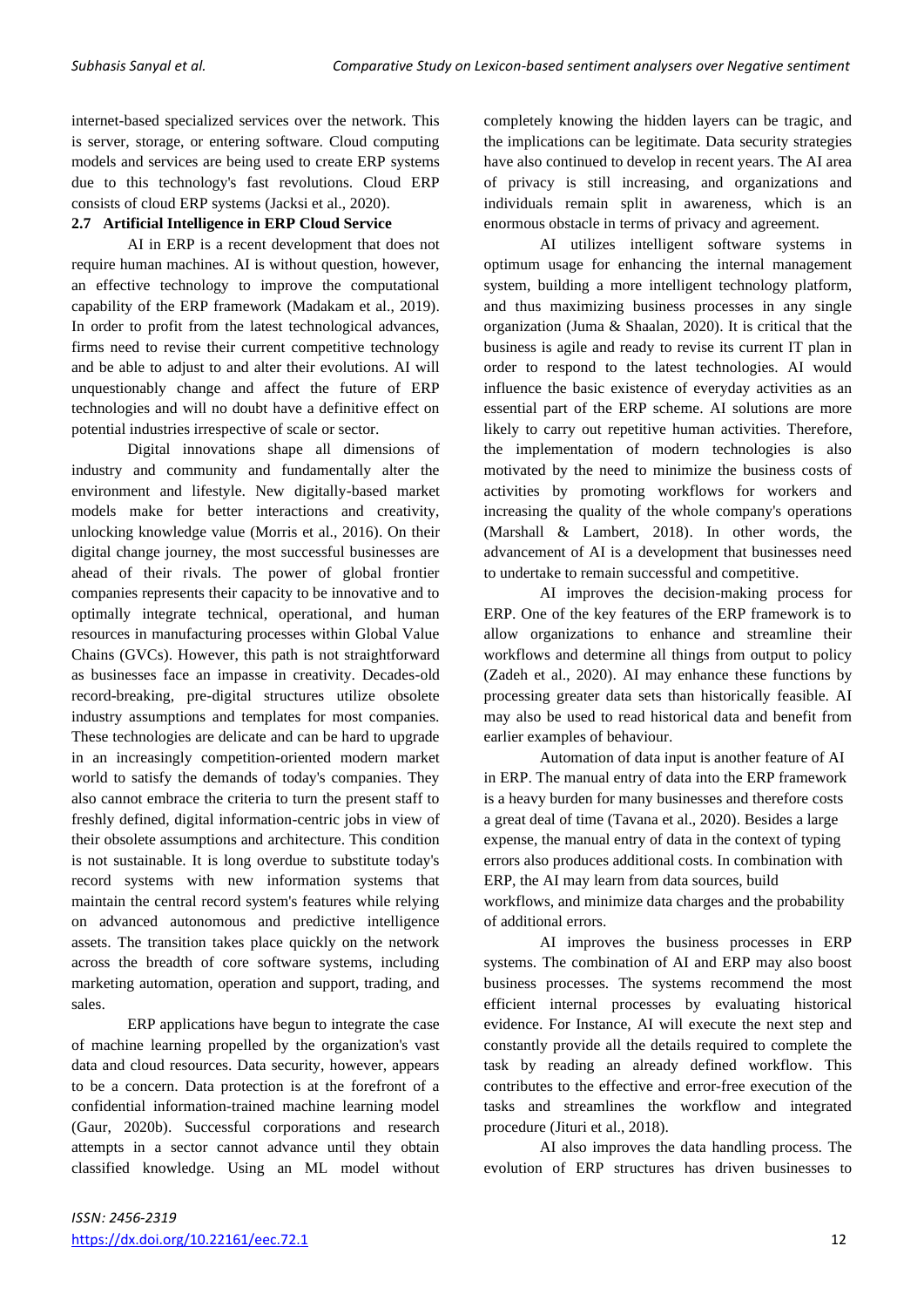gradually access vast volumes of data (Zoubeidi et al., 2020). These details can be translated into concrete knowledge and eventually contribute to decisions and activities essential for the organization's business and development. However, the rapid growth in unstructured data, which businesses could collect without clearly providing a consistent path to how this data is utilized properly, has complicated data processing.

Smart objects may be allocated production management roles by digitized and networked technology systems: computers, goods, and pieces (Bendul & Blunck, 2019). This ensures that the production method itself has more versatility and adaptability through the ERP model. This methodology brings forth modern production planning and control paradigms focused on a hybrid transformation model consolidated into a decentralized management concept. On the other hand, the optimization of ERP parameters is performed at the central or dispersed control stage, implying that decision is taken globally or locally as per Kanban or the Holon model, with respect to development plan and control.

Data has become the most critical element for all operations of the Industry 4.0 model along the supply chain (Deloitte, 2020). To establish a successful foundation of decision-making, an organization must handle and appropriately and carefully utilize all data. Innovative data storage on the 4.0 network faces the biggest obstacle, including data saving, sharing, and usage. The creation and execution of such ideas should be stimulated because error-free, up-to-date, available and functional data will help the business thrive, as shown in Table 1.

*Table 1: Framework of ERP model*

| Characteristi | Expected     | Goals              | Approach      |
|---------------|--------------|--------------------|---------------|
| <b>CS</b>     | Features     |                    |               |
| Data          | Data Model   | Timely             | Cloud         |
| storage/balan | Simplificati | Data               | Computing     |
| ce            | on           |                    |               |
| centralized   | Decentraliz  | <b>Bidirection</b> |               |
| and           | ed data      | al Data            |               |
| decentralized | managemen    | loading            |               |
| approach      | t,           |                    |               |
|               | Distributed  |                    |               |
|               | data         |                    |               |
|               | storage.     |                    |               |
| Data Flow in  | Link to the  | System             | Interoperabil |
| two           | previous     | Integration        | ity           |
| directions    | system,      | and                |               |
|               | Data         | flexible           |               |
|               | Exchange     | planning           |               |
|               | between      |                    |               |

|                                           | different<br>systems<br>Timely data<br>access<br>without lag | Fast<br>reaction to<br>changes                                 |                            |
|-------------------------------------------|--------------------------------------------------------------|----------------------------------------------------------------|----------------------------|
| Type of data,<br>Visualization<br>of data | Visualizatio<br>n                                            | Effective<br>Visualizati<br>on of data                         | Artificial<br>Intelligence |
|                                           | Intelligent<br>Integration                                   | Effective<br>integration<br>between<br>humans<br>and           |                            |
|                                           | Automation                                                   | machines<br>Automated<br>processes<br>to improve<br>efficiency |                            |

Currently, cloud storage and e-commerce programs are expected to move from ERP systems regularly. In order to successfully innovate and execute the ERP, businesses of all kinds have a crucial part to play (Lee & Wang, 2019). ERP is typically a stable IT backbone and well-organized infrastructure that provides many opportunities while offering real-time help to decision-making and data access. Such a framework integrates numerous functionalities of different or singlestorage structures and helps customers or service providers to manage and view the massive data set. However, data from the archive is not easy to access, and ERP faces numerous difficulties, such as source migration and reuse of applications. To prevent these issues, the web's software-based application must consider various considerations such as financial limits, protection difficulties, and a convergence of time and processes (Lee & Wang, 2019). According to Dutt et al. (2018), the SaaS model of software as a service is helpful for providing business applications in an optimal and economical manner. The scalability capacity has been limited, multinational technologies are readily accessible, and market process sophistication has decreased (Venkatachalam et al., 2012). There has been a focus on designing an efficient ERP for web deployment centered on SaaS, which will increase device efficiency.

## **2.8 Case Study**

The hospitality industries increasingly join the popular viewpoint through ERP software through AI. Several upgrades have also occurred in many hotels that would be successful and grow in the industry with the emergence of an intelligent hotel and have experienced multiple device upgrades. The competition factors are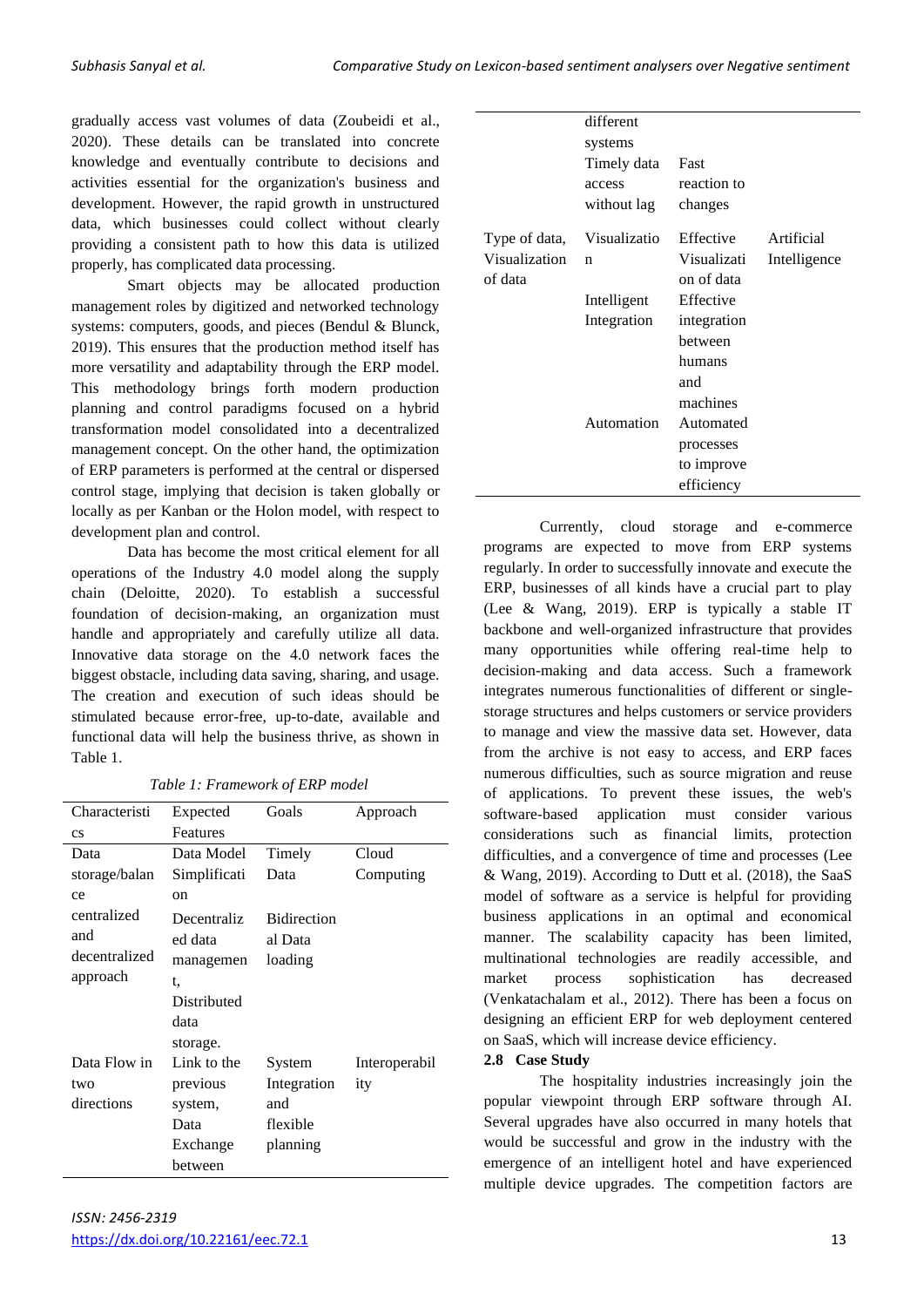concentrated within four aspects: interactive intelligence, humanization of the scene, personalization of encounters, and computerization of knowledge. The hotel is just the medium and access to the housing. In terms of data transmission and insight, existing processes are being integrated more and more, thereby transforming how data are processed, combined, and accessed. Fusion of knowledge into the cloud ensures the guests have a 360 degree view. In the sharing of knowledge, networks are rising ever more effectively. The hotel would be located in an area accessible to signals, and a smarter device would effectively forecast the staff details and requirements. Various cloud systems cannot accomplish the probability of complete integration and seamless perfect wisdom either by an absence of centralized data or by the integration of data warehousing, and no analytical method can anticipate and thoroughly execute decision making. The future continues to take form, and several hotel brands and corporations have contributed millions of dollars to developing this smart device.

## **2.9 Privacy Preservation**

The digital transformation is omnipresent and drives ERP businesses to introduce more machine learning algorithms to accelerate informed decision-making in realtime. ERP programs have also begun combining case studies with companies' massive information, cloud, and computational resources. Data security, however, is also a concern. Data protection is at the forefront of a confidential information-trained machine learning model. Data privacy is essential to a confidential informationtrained machine learning model. Neither successful firms nor scholarly attempts in the medical sector can advance if they cannot access confidential medical data in a maintained data security format. Ramifications of the implementation of an ML model without completely knowing the occurrence of the hidden layers may be catastrophic, and the subsequent risks can have legal implications. The data anonymization in the training set, which eliminates all personal details, is a starting point to safeguard privacy. Online streaming services host millions of videos that are watched simultaneously. However, the robust Deanonymization technology has been demonstrated by Narayanan and Shmatikov (2019), who utilized public data from streaming service data from the identified users and other possible sensitive data. According to Dwork and Pappas (2017), differential privacy research has indicated that the principle of privacy adapted to the study of privacy, under which the object is to learn about the whole population while preserving the privacy of each citizen, meaning that the scheme is ultimately as robust in its enforcement regardless of whether a particular person opts for or interacts with it. This intuitively captures the notion that the performance distribution of the mechanism is influenced significantly by no individual data. Organizations in possession or custody of personal data, such as patient health data, are cautious regarding their capacity to participate in machine learning (ML), partly because of their confusion about regulation on the application of those details, and partly because they worry that the privacy of individuals might be inadvertently abused during extraction of this information (Carlini et al., 2018).

Gaur (2020b) has focused on the key challenges for ERP companies with respect to training machine learning models on their enterprise data. The methods of overcoming these challenges have also been studied by proposing data anonymization and differential privacy techniques. Data privacy is at the forefront of a confidential information-trained machine learning model. Companies with income and even academic initiatives in the medical sector cannot advance if the accurate knowledge is not available in a confidential format. The consequence of implementing a machine learning model without a complete comprehension of what occurs within the secret layers can be catastrophic, and the resultant risks may be legal. Data security strategies have also continued to develop in recent years. The area of AI privacy continues to grow, and organizations and individuals face an awareness void that compromises or undermines privacy.

It is necessary to transform a machine learningbased model into a privacy-preserving model without challenges. However, some challenges must be dealt with to preserve privacy. These challenges are reverse engineering of training data, pilferage of model weights, and backdoor memorization. The most significant is the reverse engineering of training data, while others are not an issue. It is necessary to address this challenge as ERP systems are the pillars of any organization, and sensitive data is stored here (Gaur & Mathar, 2020).Any customer data which contains sensitive information that can uniquely identify a customer requires privacy-preserving. For the purposes of combating computer training problems, numerous techniques of data retention are categorized into anonymization methods and differential methods of data privacy.

## *2.9.1 Anonymization*

Usually, data is anonymized by deleting or swapping private information with random values. This is, however, deeply inadequate and deteriorates the anonymity when opponents receive additional details on the persons seen on the dataset. It has confidentiality databases in its key system in current ERP systems for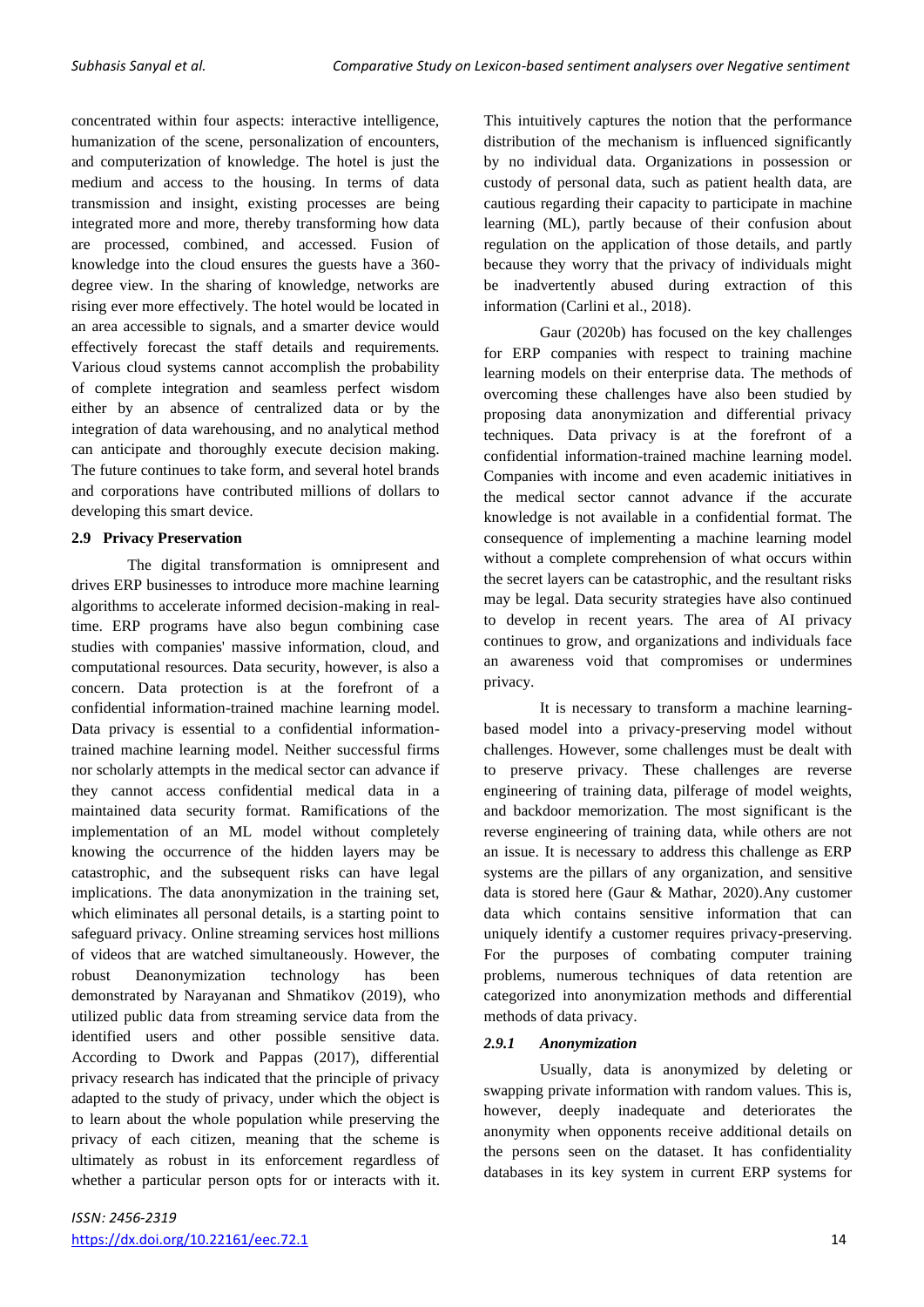anonymization processes (SAP, 2020). Anonymity of data takes effect at the stage of the view, and the data is unchanged at the table level. ERP schemes have two distinct types of anonymizations: k-anonymity and data masking. In addition, the customized concept of anonymization views, access reporting views, and incorporation into the authorization framework may also be added (Wang & Chang, 2002). Anonymisation approaches also provide the following:

- 1. Enterprises with invaluable benefits consumers may utilize anonymized data without inferring the privacy of individuals.
- 2. Assistance with anonymous personally identified data processing and machine learning scenarios.
- 3. Boost consumer ROI by exploiting the importance of organizational data
- 4. Efficient data mining on confidential data allows extracting lessons from information that cannot be used in advance.

Data masking is another tool to anonymize further data, which aids in shielding confidential DBAs and broader access for power users. Critical details are displayed or hidden for certain people through this approach.

## *2.9.2 Differential Privacy*

Differential data privacy is a statistical ML model that maintains privacy and applies noise and randomness to a dataset while preserving possible denial without impacting the sample distribution. Individuals cannot be picked in the dataset individually, and the outcomes do not rely on a single data point (Wang & Chang, 2002). For instance, the Laplace mechanism is used by SAP HANA. The sound from a Laplace propagation is so accumulating that a promise occurs, and the concept of susceptibility needs that the maximal effect of an individual on the data set in terms of query results be determined (Gaur, 2020a). To maintain differential privacy, selecting the correct sensitivity should be mandatory; if the sensitivity is larger than necessary, the quality is decreased.

In regard to differential privacy, both individuals enjoy the same protection, as the details from the survey are eliminated. The demonization functionality allows for the restoration of original data. There are several essential properties of differential privacy that render it rich and promising.The privacy deficit quantification is denoted by epsilon ε and is inversely commensurate with privacy security. It is a measure for contrasts between numerous techniques. Loss of privacy means increased security of information. The lack of privacy can be regulated to guarantee a balance between a loss of privacy and precision.

Composition refers to damage quantification that provides interpretation and monitoring of many estimates of total privacy loss. Understanding the action of differentially private mechanisms in the composition helps create and study dynamic, differentially private building blocks. Regarding community secrecy, differentiated confidentiality enables the review and reporting of data breaches generated by individuals such as communities.

Finally, closure under post-processing refers to differential secrecy toward post-processing (i.e., an attacker) that, without more details on the private record, cannot determine a differential algorithm performance feature and less privately. If anyone monitors and disciplines the role of the noise introduced over a long period of time, however, differential privacy may be abused.

## **2.10 AI Integration**

Katuu (2020) has analysed the business studies and scholarly papers, considering ERPs substantially distinct from predecessor schemes such as content resource planning (MRP) and ICP. The researcher has also proposed that the introduction of cloud-based applications, robot process automation, and AI could increase the efficiency of ERPs.

Ijaz et al. (2014) described a concept utilizing a post and pre-implementation functional integration model developed by ERP. Therefore, the enhanced ERP module may provide a different industry sense that includes successful decision-making, improving data protection, business process quality, and improving organizational agility. HOWEVER, the ERP paradigm is more nuanced and demanding and must take into account various abilities and characteristics. Therefore, an appropriate model is needed to estimate and align supplies and demand with integration tools. The strategy, estimation, and preparation process should be established to bring clients and suppliers together for management and decision-making (Chofreh et al., 2020).

The assessment of ERP and e-commerce was addressed by Lee and Wang (2019). The program has also been addressed as an elastic model e-ERP viewing controller for service distribution. The suggested model findings demonstrated that a stable cloud ERP could be efficiently used. The trouble with this paradigm is that the architecture is verified by a lack of creative technique or maturity. There is also a need for an efficient model for comprehensive review and evaluation cloud-based model level of maturity of the system.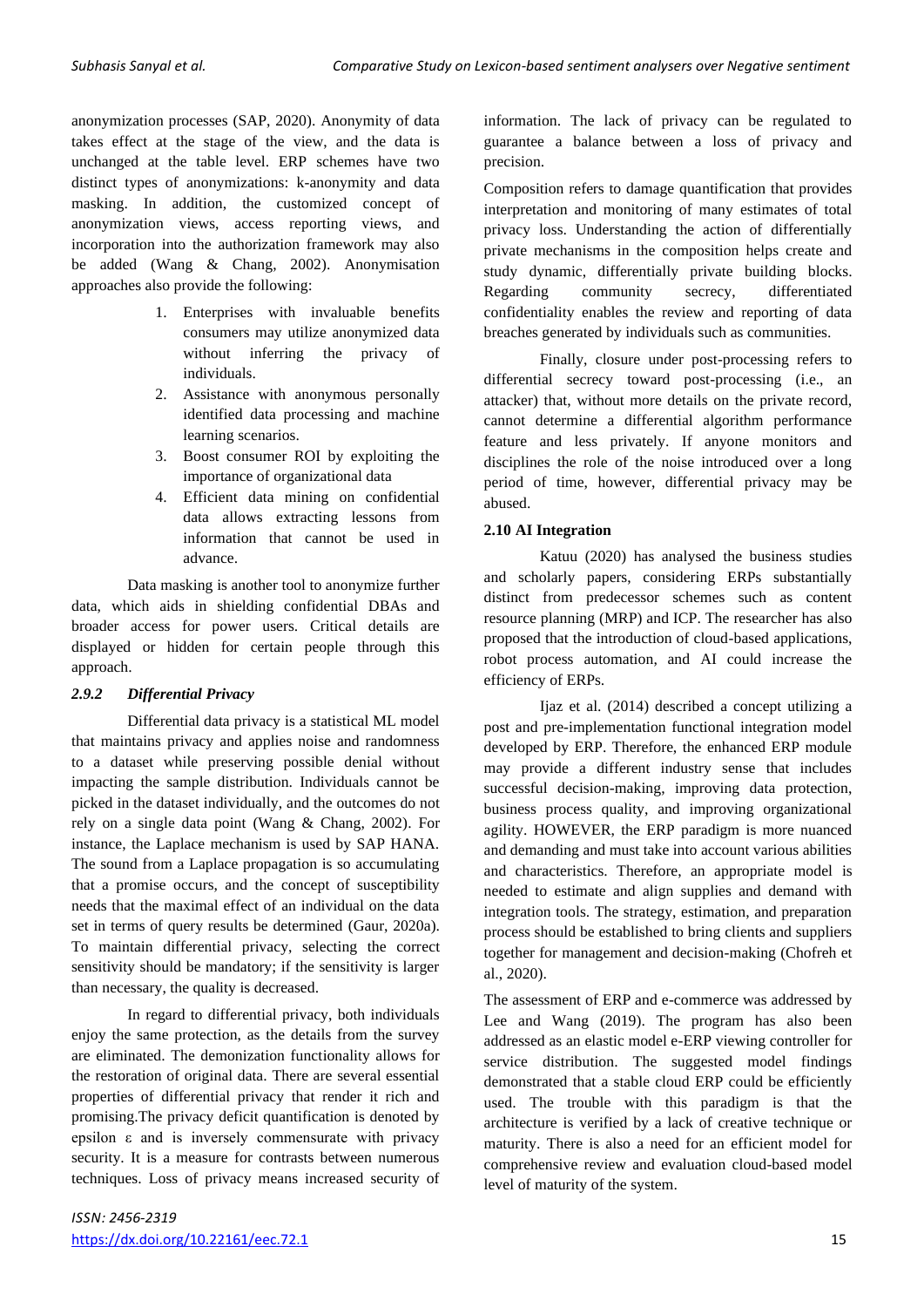Orosz and Orosz (2017) implemented an ERP model of the Microsoft Dynamics AX lifecycle maintenance delivery project for change management methodologies. The proposed model is more fitting to support the long-term survival of the software product. Furthermore, it is suggested that future work could take a cloud-based SaaS problem of privacy and protection guarantee data safety levels.

Gupta and Misra (2016b) indicated a link between a key success driver and a cloud provider categorized as human beings, technology, and organizational variables. They have also implemented an SEM modelling structural equation to assess the network impact, protection, and enforcement results. Two hundred and eight SME respondents were collected, and the relationship between successfully implementing Cloud ERP and organizational factors was found. It was found that the substantial influence of technical factors and people factors is not accomplished by moderating network, enforcement, and protection. In the future, a case analysis with consumers and cloud service providers is expected to test the model.

## **2.11 Talent Acquisition**

HR managers play a key role in talent acquisition, and companies aspire to obtain the best talents (Allen et al., 2007). Talent acquisition is the primary measure of operational performance in this intensely dynamic and global sector (Phillips-Wren et al., 2016). The talent acquisition role requires a significant investment in the growth of the newly working candidates. The appointment of suitable applicants by managers in human resources in the organization thus requires a great deal of commitment to ensure that the organization works efficiently (Das & Kodwani, 2018). The market has intensified due to the advent of the internet, and innovations allow quick access to prospective HR management career applicants.

Many major multinational corporations have introduced their talent acquisition technologies. Studies have concentrated on TA-recruiting technologies (Kapoor et al., 2018), applicant recruiting AIT (Van Esch et al., 2019), e-recruitment (Melanthiou et al., 2015), work automation, recruiting Blockchain (Onik et al., 2018), and the effects of technology (Martinez-Gil et al., 2019). Organizations aim to find trained candidates who can fulfil the technological, functional, and operational criteria. Organizations compete with one another to locate suitable individuals (Dries, 2013). AI is transforming the talent acquisition roles of organizations. The selection process for talent acquisition has improved the employer brand, diversity, applied to recruited ratio, and greater applicant experience, and helps recognize and promote creativity in an organization (Albert, 2019). AI lets HR administrators

enhance talent acquisition functions, but it still comes with inconveniences. For example, due to algorithmic programming that chooses men to function on app creation, the procurement tool used by Amazon was orientated towards female applicants (Dastin, 2018).Research on technological adoption has focused on a number of models of technology acceptance that address the personal adoption of IS (Shih et al., 2010).

## **2.12 Network Security**

The presence of online cloud storage for ERP raises many security problems with the transition to this computing paradigm, including intrusions detection. The intrusions and attacks appear to defeat conventional intrusion prevention mechanisms, thereby lacking network security (Iqbal et al., 2016). However, the data analysing, processing, and detecting intrusions in the cloud through the conventional approach becomes costly with respect to time, budget, and computation (Idhammad et al., 2018). Therefore, there is a need for flexible and dispersed cloud intrusion detection system techniques. Self-learning capabilities combined with machine learning in order to improve device efficiency have been suggested by (Lin et al., 2019). The data is analysed and combined with features and adaptive security-related data collection to introduce virtual threat detection. The machine learning method can identify and segment patterns from various data from multiple sources. It can learn from experience and can adapt to new ideas and knowledge. This method can address and optimize the protection and decisionmaking problems in a cloud storage setting. Hence, the machine learning method provides stronger outcomes than the conventional approach.

The IDS is a tool to track and warn about suspicious network traffic behaviours(Delamore & Ko, 2015). It often identifies suspicious traffic or malicious transactions, while the principal function identifies and monitors irregularities. IDS occasionally offers false warnings about malicious behaviour. In order to detect daily traffic and malicious acts, IDS must also be optimized and trained annually. Types of IDS differ from a small network to a huge network of computers. IDS are generally classified into active and passive. If the passive IDS is detected, it warns against the malware and the indicated logs but not action. In addition to logging and alertness, the system (Zhang & Meddahi, 2017), the active IDS, takes appropriate action. The operation consists of shutting down the entries, resource restriction, and IP address blocking. Based on the implementation, an IDS is split into either a Network-based IDS (NIDS) or a Host-Based IDS (HIDS). NIDS is used for traffic and network state monitoring where local device logs are the object of the HIDS.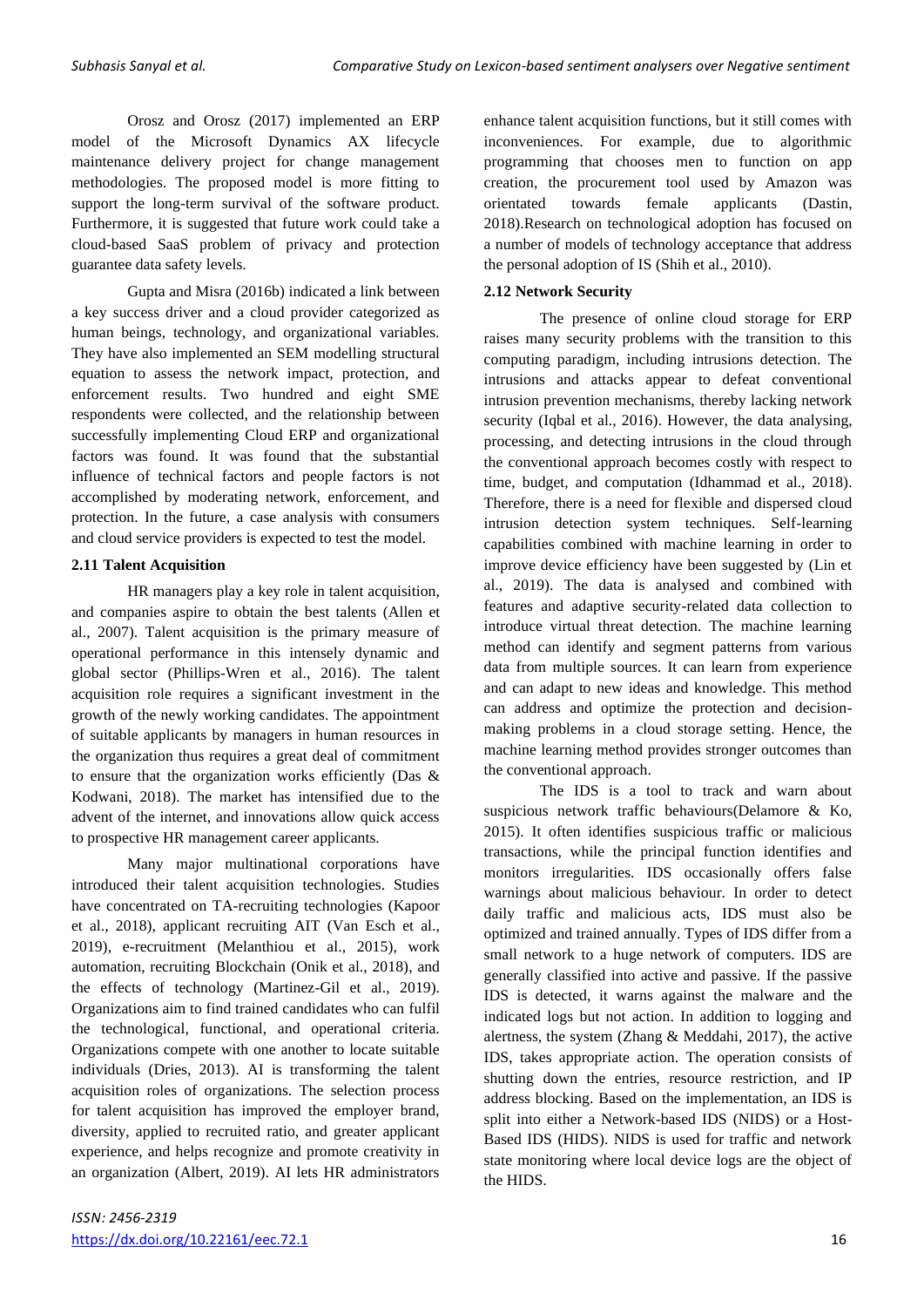The NIDS is a framework that analyses and tracks all of its inbound and outbound network traffic network equipment (Condomines et al., 2019), following many hosts concurrently. It correlates multiple attacks without affecting the functionality of the host. It may detect invisible attacks from one host (Saxena et al., 2017). The attack behaviours spread and are observed across the public network. IDS must manage various formats of audit documents. IDS is also a critical method for detecting infrastructure and data network threats. HIDS tracks critical data (Gautam & Om, 2016) and may detect malicious traffic and irregular NIDS-free network packets. Both the internet device and business network are fully available for HIDS. The host may even detect harmful traffic if the host is corrupted with viruses and is attempting to propagate to other devices. It is more widely used on the host goal even though some functions can be consolidated and host data obtained (Hou et al., 2019).

Blockchain is a set of specialized knowledge exchanged and synchronized throughout multiple locations and areas. Moreover, the organization has no central management or a centralized server, which is one of the motivating factors behind creating non-represented digital money (Miglani et al., 2020). In terms of encryption of money forms, such as bitcoin, these promises are not plentiful with electronic funds. Blockchain nodes concurrently monitor all to keep everybody honest (Caliskan, 2020). The general flow of a process for Blockchain is shown in Figure 5.



*Fig.4: Blockchain Process*

ERP programming manages and streamlines these huge market forms. It is a sort of database core that helps a collaboration to work easily and continuously with integrated applications (Papathanasiou et al., 2020) in the same way the Blockchain uses a continuously varied archive, which facilitates checking of concepts, measures, and implementations, as the ERP structure utilizes the executive framework. If cryptocurrencies are being utilized, it allows easier accounting for vendors, customers, and corporate associates. Cryptocurrency is very beneficial for businesses. Digitally cashed items can be bought and sold quickly. The ledgers and journals can be held across the Blockchain, and even the balance can be conveniently preserved. Cryptocurrency is a valuable instrument for ERP and blockchain management and is necessary to update and maintain the online financial records for the particular ERP blockchain module, as shown in Figure 5 (Albayati et al., 2020).

IBM's Oracle Business software division has tried to merge the Oracle ERP cloud blockchain arrangements to leverage the transparent framework it offers. There are three attributes of the ERP blockchain (Pandian et al., 2020). The first is a system of suppliers who are willing to demonstrate interest at all times, including customers, dealers, bankers, logistics suppliers, and other business associates. Second is the digitalization of modes of industry relevant to the exchange of commodities, administrations, and other services. Last is the sharing directory where all business participants in the device or network may be safely reached. The trouble with current ERPs is that they routinely conduct inefficient, expensive, and defenceless trades.

In comparison, the exchanges are exorbitant to track and monitor. Recently, this was a challenge without a solution before Blockchain-enabled strides on the scene. Blockchain transactions are supposed to be stable, trustworthy, and unchanging for all participants worldwide. These attributes enable individuals to streamline inefficient and unnecessary practices throughout their ERP with a different approach, which saves time in regard to meetings, minimizes expenses, and essentially reduces risks in the company. Moreover, the Blockchain allows for confidence-building among coworkers to streamline potential trading (Banerjee, 2018).

## **2.13 Research Gap**

From the above review of literature, it can be observed that there is a need for an effective ERP model by integrating software as a service. For instance, Katuu (2020) uncovered a need to enhance the performance of ERPs with the integration of cloud-based services that include robotic process automation and AI. Similarly, Ijaz et al. (2014) presented an ERP integration model developed with post and pre-implementation dynamics. However, the presented ERP model is more challenging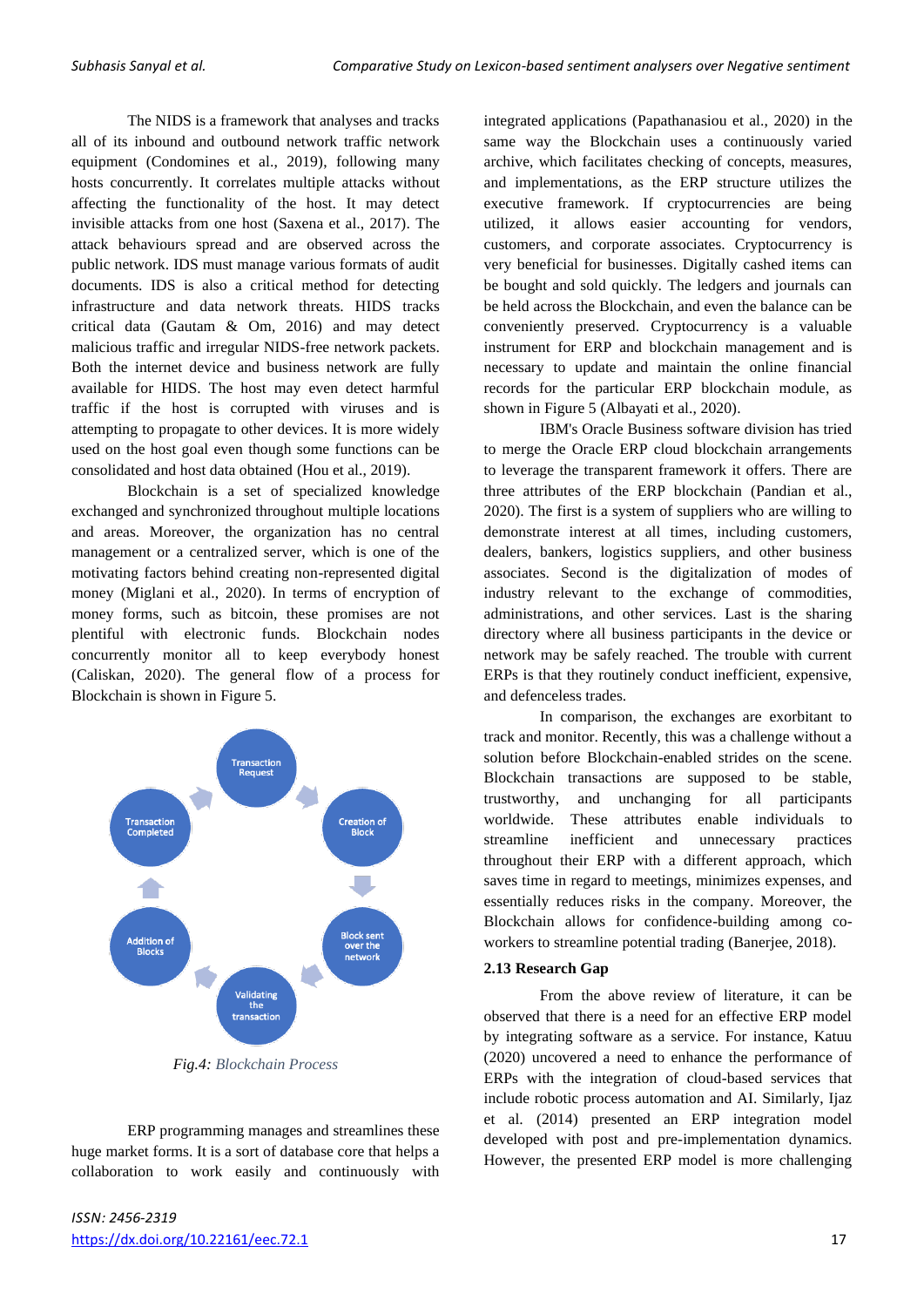and complex, and thus different competencies and features must be considered.

Lee and Wang (2019) explored the evaluation of ERP and e-commerce and also discussed the software as a service delivery and elastic model view controller e-ERP. However, the problem with this model is absence of an innovative methodology or maturity model toward verification of the architecture. Thus, an effective model needs to analyse and validate the model in-depth with cloud-based service-oriented architecture maturity levels (Kress, 2018; Pulparambil & Baghdadi, 2019; Raines, 2018).

Orosz and Orosz (2017) introduced an ERP model with a change management methodology. The researchers also recommended the adoption of privacy and security questions of cloud-based SaaS, which can ensure the security level of data. Hence, the present research focused on investigating how integrating AI and Smachine learning into an effective ERP model with integration software as a service for both users and service providers would enhance the privacy and security of data in a cloud database system.

## **2.14 Summary**

Existing ERP systems are not supporting the digital business needs due to a lack of ability to scale up and integrate with the Application Programming Interface (API). The purpose of the study was to investigate how integrating AI and S- machine learning into cloud service platforms can enhance the cloud ERP system. Some cloud ERP software includes SAP Business One, Oracle ERP Cloud, and SAP S/4 HANA. A qualitative research method was used to investigate the use of a cloud-based ERP modelamong a sample size of 20 participants. In this literature review, the researcher studied the possibilities of using AI in ERP systems to simplify tasks. Detailed past literature was analysed, and a strong gap was identified to frame the methodology. The integration of AI to the cloud service platforms can improve the Cloud ERP systems. It is suggested that a qualitative methodology can be implemented by collecting appropriate data. In Chapter three, the methodology used for the current study is explained in detail.

## **III. LIMITATIONS OF THE STUDY**

Within this study, some limitations were present. As stated by Theofanidis and Fountouki (2018), limitations are factors within a study that may potentially weaken the credibility of the findings. The first limitation of this study was the poor generalizability. The study included a sample of 15 IT professionals, with the findings of each case being a single piece of data relative to that participant. Therefore,

the findings from each participant are not generalizable to anyone specific population. Because of this, it is difficult to generalize the findings across the entire population of IT specialists or organizations who may adopt the IT processes analyzed. This study does, however, provide a framework for studies that could improve the generalizability of results in the future. By increasing the sample size and including individuals who work with ERP systems and AI, even if they are not considered IT professionals, future studies may generate results that are representative of a greater population's view. Due to the nature of this study, however, which focused on unique pieces of data gathered from each individual, there were going to be limitations with respect to generalizability.

Prior to the study being conducted, the time required to complete the process of collecting and analyzing data was discussed as a potential limitation. An email within an open-ended questionnaire was sent to all participants in this study, with no time limit for responses being given. Not placing a time limit on responses opened up the study to possible research bias and errors. Conducting member checking, however, strengthened the accuracy of the data by recruiting the help of the participants to validate the data, such as the transcripts or the preliminary codes. Conducting member checking, therefore, helped to mitigate the potential limitations arising from the time taken to gather questionnaire results from the participants.

This study relied on several assumptions included with the data collection and data analysis process. The two main assumptions were that IT professionals who participated in the study would be truthful when providing answers to the questions and the second assumption was that these IT professionals had the knowledge and experience necessary to be involved in this study. These assumptions comprised another limitation of this study, as there was no definitive way to determine whether the participants' responses were truthful or to definitively state whether participants had the necessary adequate knowledge. Although steps were taken to ensure that participants were professionals in either AI, Machine Learning, Cybersecurity, or Cloud Services, it is important to recognize that each individual's perceived skills in these areas do provide a limitation to this study's results. Even though assumptions are self-evident truths within a study (Theofanidis & Fountouki, 2018), it is important to recognize that these assumptions can also result in limitations within the study.

While qualitative research was the right choice for this study, qualitative research cannot be used to determine statistical relationships between variables. Qualitative studies can provide indications that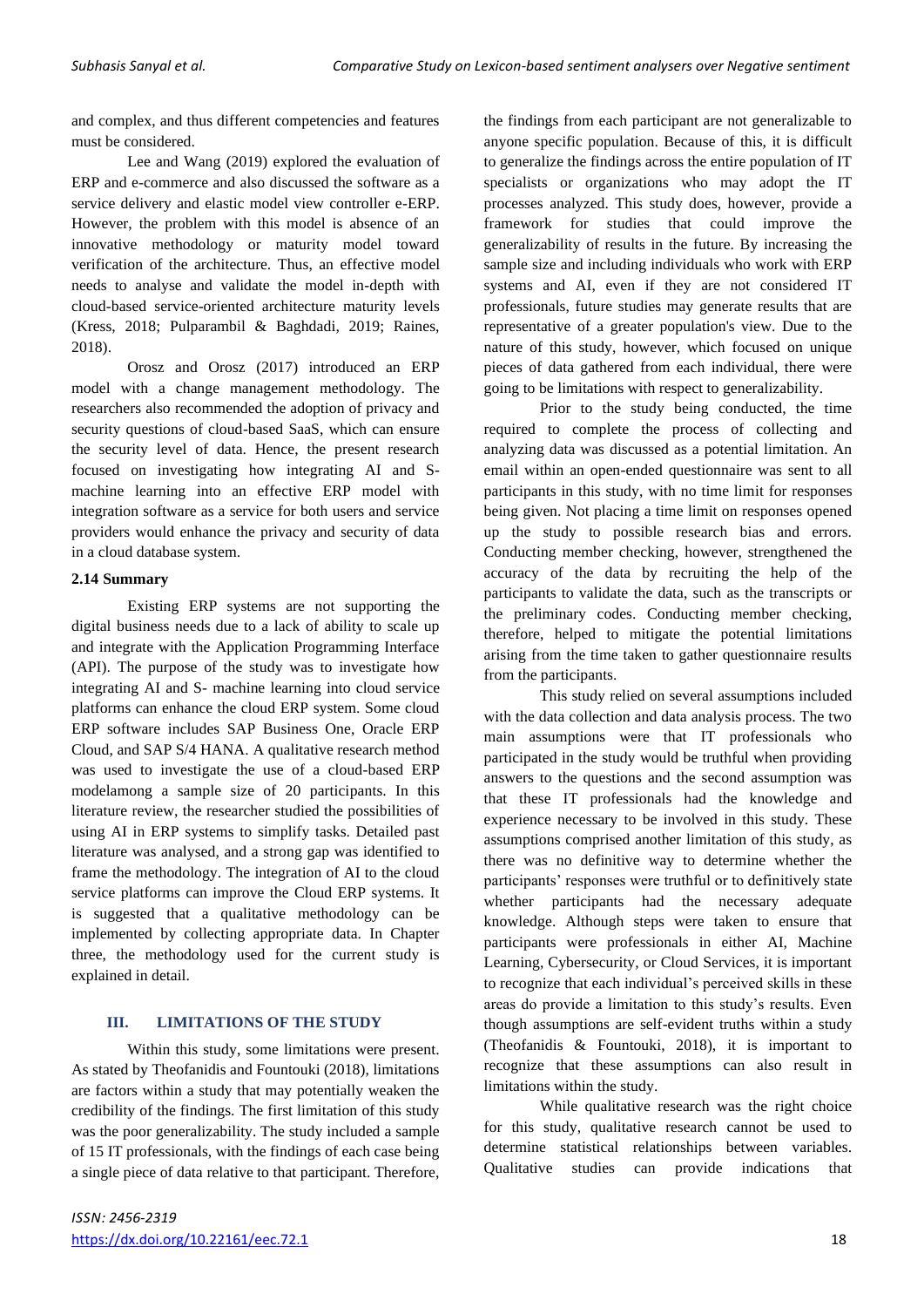relationships may exist, but only quantitative studies can determine whether those relationships truly exist. This current study provided a variety of insights into IT professionals' perceptions regarding AI integration into a cloud-based ERP or SaaS. This is useful in that it helped to provide a broad overview of experts' perceptions regarding AI integration into these systems. One of the limitations of this study, however, was that it did not provide complex data with respect to how AI can help to improve the efficiency of cloud-based ERP systems or how it can improve the security of these systems. This leaves room for future research that can be conducted when a larger number of organizations have integrated AI into their cloud-based ERP and SaaS systems. A quantitative study could then be conducted to analyze whether there is any correlation between increased efficiency or improved security due to AI integration.

## **IV. IMPLICATIONS FOR FUTURE STUDY**

This qualitative study demonstrated that IT professionals believe integrating an AI model into cloudbased ERP and SaaS can help to improve work efficiency. This has positive implications for all businesses and organizations moving forward that may look to implement AI into their cloud-based ERP or SaaS. This theme highlighted various aspects of increased efficiency, including optimized solutions, simpler and more accurate processes, reduced business risks, and fewer updates required by the model. This finding provides a strong basis for future studies which could focus on analyzing businesses that have integrated AI into their cloud-based ERP and SaaS. Specifically, these attributes of efficiency could be the variables analyzed in a quantitative study analyzing whether there is a correlation between increased efficiency in these variables and the integration of AI.

The fifth finding determined that IT professionals perceived that the security of an ERP Cloud-based system was optimized by integrating AI. This finding has positive implications at both the individual and organizational levels. Individuals may benefit because AI will help prevent unauthorized access to their data, while the utilization of intelligent IP tracking will also help prevent hackers who could harm individuals. Organizations and businesses will also benefit as a result of the security issues believed to be addressed by AI. This finding regarding the security issues which are addressed by AI integration also provides a basis for significant future research. Specifically, future quantitative studies may be conducted utilizing a sample of both organizations that have integrated AI into their cloud-based ERP system and organizations that have not. The aim of these studies would be to determine whether the integration of AI has had a statistically significant impact on reducing security issues, including persistent storage redundancy, identity management, and multi-layer security.

Although this study highlighted the benefits of implementing AI into cloud-based ERP and SaaS systems, it also emphasized several challenges which will arise because of this integration on top of both the human resources and infrastructure, which will be critical for effective AI integration. Within finding two, several challenges of integrating AI into cloud-service ERP and SaaS were identified. Ensuring user adoption, high costs required at scale, restrictions to the movement of data, need for large training data, and AI's limited flexibility were all identified as challenges that could arise when integrating AI. This array of challenges highlighted that it might not be in the best interest of all businesses to integrate AI into their cloud-based ERP or SaaS. Rather, it is critical for businesses to review both the costs and benefits of AI integration prior to implementing AI. This provides the basis for an interesting phenomenological qualitative study analyzing the reasons why specific organizations may or may not have decided to implement AI. Regardless of the efficiency and security improvements associated with AI integration, these challenges highlight how those decisions regarding AI integration must still be made at the individual organizational level.

Finding three indicated that infrastructure and human resources are necessary to fully implement an AI into a cloud service ERP or SaaS. One of the main implications of this finding is that the benefits of AI integration also perceived by the IT professionals cannot be received without a level of resource input. Businesses looking to integrate AI should be made aware of these findings, as it is important for them to recognize the costs and resources associated with AI integration. This recognition of the resources needed for AI integration forms a strong basis for future studies which could be conducted to determine whether the efficiency and security benefits associated with AI integration will outweigh the time and expense requirements of the initial integration. This research could be conducted over several years with the sample, including businesses and organizations that have implemented AI into their cloud service ERP or SaaS.

The two research questions addressed in this qualitative study produced five main themes discussing the positive benefits of AI integration into cloud-based ERP or SaaS, the challenges that could arise, and the best practices and resources needed for AI integration. As a result of these insights shared by IT professionals, a variety of positive implications for individuals and organizations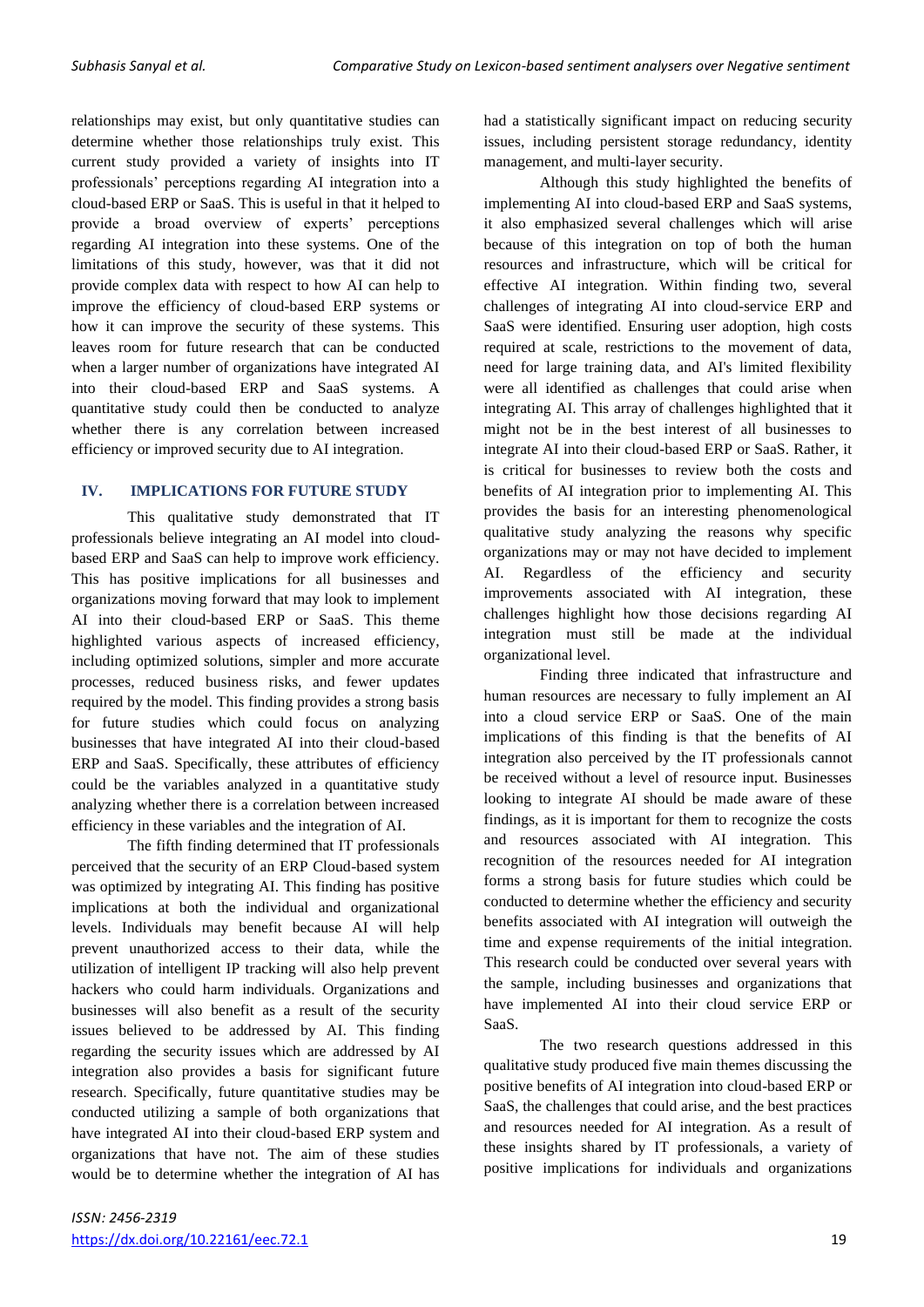have been highlighted in this research. At the same time, these findings have also demonstrated that, due to the potential challenges arising from AI integration, AI implementation may not be the best decision for every organization. Because of these challenges, there is a gap in the literature that can be addressed by future studies that may analyze whether the predicted efficiency and security improvements have occurred because of AI integration. Additionally, research should be conducted into the processes followed during AI implementation to determine how companies have maximized improvements following the integration of AI into their cloud-based ERP or SaaS.

#### **V. CONCLUSION**

ERP systems offer widespread benefits and services to the entire enterprise. ERP systems aid the enterprise by sharing and transmitting information and data across all functions units inside and outside the enterprise (Mayeh et al., 2016). AI is a relatively new technological innovation that further provides leaders the opportunity to improve management performance (Borges et al., 2020; Brock & Von Wangenheim, 2019). The problem addressed by the current study was it was not known how IT professionals perceive the integration of AI and S- machine learning into cloud service platforms in the enhancement of the cloud ERP system. The purpose of this study was to explore the perception of IT professionals regarding the integration of AI and S- machine learning into cloud service platforms in the enhancement of the Cloud ERP system. Based on the problem identified, two research questions were posited to gather IT professionals' perceptions. The first research question was,what are the perceptions of IT professionals regarding the use of an AI model to integrate SaaS and ERP? The second research question was, what are the perceptions of IT professionals regarding how AI can be integrated in order to enhance the security of using an ERP cloud-based system?A phenomenological qualitative study was conducted to gather the perceptions of IT professionals with respect to the two research questions. The theoretical framework of the study was informed by the philosophical tenets of hermeneutics as a lens for interpreting phenomena (Gadamer, 2008). Thematic analysis of the perceptions of 15 IT professionals included in this study resulted in five key themes determined from the data.

Within the existing literature, there was an array of evidence to suggest that AI integration could improve working efficiency, while there was also significant discussion regarding how AI could influence data privacy and security of cloud-based ERP and SaaS. The five key themes which arose from this study built off the existing literature and provided answers to the two research questions posited at the beginning of the study. The first, and one of the most important themes, found that IT professionals perceived that the use of an AI model to integrate SaaS and ERP helped them to perform their work efficiently. Additionally, the fifth finding indicated that IT professionals perceived that the security of an ERP cloudbased system was optimized by integrating AI. The second finding indicated an array of challenges that could be faced during the AI integration process. Finding three highlighted the resources necessary to integrate an AI model, and finding four highlighted the best practices for developing and implementing an AI model. Overall, these five findings show that AI integration into a cloud-based ERP or SaaS may improve work efficiency and increase security. The remaining three findings delved into the challenge regarding AI integration and the various elements necessary to overcome these challenges.

This study provides a strong foundation for future research into organizations that have begun the process of integrating AI into their cloud-based ERP and SaaS systems. There is a gap in the literature that can be addressed by future studies that may analyze whether the predicted efficiency and security improvements have occurred because of AI integration. Additionally, research should be conducted into the processes followed during AI implementation to determine how companies have maximized improvements following the integration of AI into their cloud-based ERP or SaaS. The use of AI, specifically in cloud-based ERP or SaaS, is an emerging field and an area of scholarship which should be further analyzed in the future.

#### **REFERENCES**

- [1] Aayog NITI. (2018). Technology leadership for inclusive growth. http://niti.gov.in/writereaddata/files/document\_publication/ NationalStrategy-for-AI-Discussion-Paper.pdf
- [2] Abd Elmonem, M. A., Nasr, E. S., & Geith, M. H. (2016). Benefits and challenges ofcloud ERP systems – A systematic literature review. *Future Computing and Informatics Journal*, *1*(1–2), 1–9.
- [3] Acar, M. F., Zaim, S., Isik, M., & Calisir, F. (2017). Relationships among ERP, supplychain orientation and operational performance: An analysis of structural equation modeling. *Benchmarking: An International Journal*. https://www.emerald.com/insight/content/doi/10.1108/BIJ-11-2015-0116/full/html
- [4] Albayati, H., Kim, S. K., & Rho, J. J. (2020). Accepting financial transactions usingblockchain technology and cryptocurrency: A customer perspective approach. *Technology in Society*, *62*, 101320.
- [5] Albert, E. T. (2019). AI in talent acquisition: A review of AI-applications used inrecruitment and selection. *Strategic HR Review*, *18*(5), 215–221.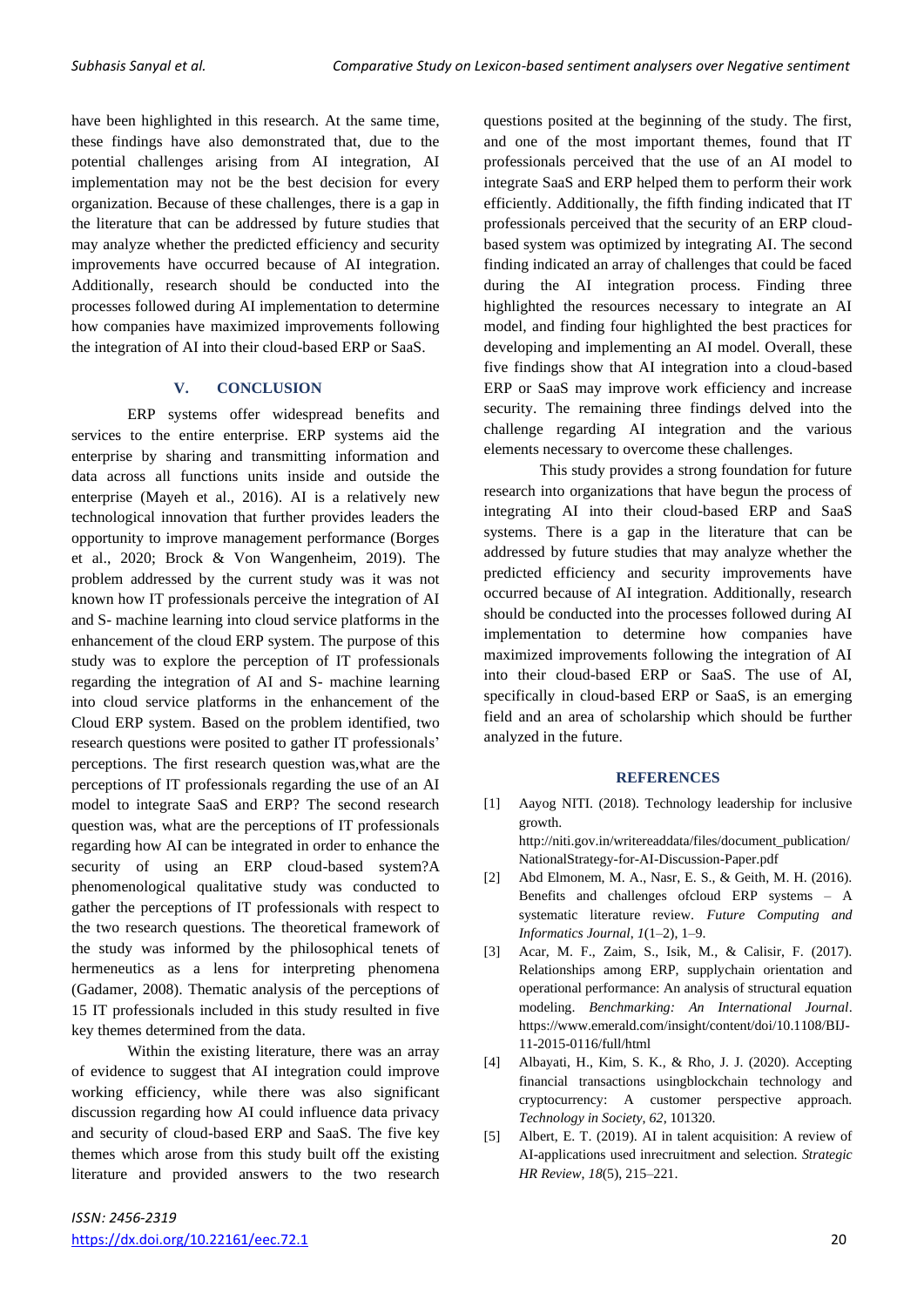- [6] Allen, D. G., Mahto, R. V., & Otondo, R. F. (2007). Webbased recruitment: Effects ofinformation, organizational brand, and attitudes toward a Web site on applicant attraction. *Journal of Applied Psychology*, *92*(6), 1696– 1708.
- [7] Alonso-Monsalve, S., García-Carballeira, F., & Calderón, A. (2018). A heterogeneousmobile cloud computing model for hybrid clouds. *Future Generation Computer Systems*, *87*, 651–666.
- [8] Appelbaum, D., Kogan, A., Vasarhelyi, M., & Yan, Z. (2017). Impact of business analytics and enterprise systems on managerial accounting. *International Journal of Accounting Information Systems*, *25*, 29–44.
- [9] Banerjee, A. (2018). Blockchain technology: Supply chain insights from ERP.
- [10] Battleson, D. A., West, B. C., Kim, J., Ramesh, B., & Robinson, P. S. (2016). Achieving dynamic capabilities with cloud computing: An empirical investigation. *European Journal of Information Systems*, *25*(3), 209–230.
- [11] Bendul, J. C., & Blunck, H. (2019). The design space of production planning and control for industry 4.0. *Computers in Industry*, *105*, 260–272.
- [12] Bersin. (2018). Talent trends technology disruptions.
- [13] Birt, L., Scott, S., Cavers, D., Campbell, C., & Walter, F. (2016). Member checking: A tool to enhance trustworthiness or merely a nod to validation? *Qualitative Health Research*, *26*(13), 1802-1811.
- [14] Bleady, A., Ali, A. H., & Ibrahim, S. B. (2018). Dynamic capabilities theory: Pinning down a shifting concept. *Academy of Accounting and Financial Studies Journal*, *22*(2), 1-16.
- [15] Bogataj, D., & Bogataj, M. (2019). NPV approach to material requirements planning theory  $- A 50$ -year review of these research achievements. *International Journal of Production Research*, *57*(15–16), 5137–5153.
- [16] Borges, A. F., Laurindo, F. J., Spínola, M. M., Gonçalves, R. F., & Mattos, C. A. (2020). The strategic use of artificial intelligence in the digital era: Systematic literature review and future research directions. *International Journal of Information Management*, 102225.
- [17] Braun, V., & Clarke, V. (2006). Using thematic analysis in psychology. *Qualitative Research in Psychology*, *3*(2), 77- 101.
- [18] Brennan, L., Fry, M.-L., & Previte, J. (2015). Strengthening social marketing research: Harnessing "insight" through ethnography. *Australasian Marketing Journal (AMJ)*, *23*(4), 286–293.
- [19] Brock, J. K. U., & Von Wangenheim, F. (2019). Demystifying AI: What digital transformation leaders can teach you about realistic artificial intelligence. *California Management Review*, *61*(4), 110-134.
- [20] Bugg, K. (2015). *Best practices for talent acquisition in 21st*  $$ https://academicworks.cuny.edu/ny\_pubs/13/
- [21] Cabrera, J. C. B., Sotomayor, G. R. M., & Vinueza, F. A. P. (2016). ERP and economic influence on the development of business. *International Journal of Advanced Engineering Research and Science*, *3*(8),

236825. https://www.neliti.com/publications/236825/erpand-economic-influence-on-the-development-of-business

- [22] Cadden, T., Cao, G., Treacy, R., Yang, Y., & Onofrei, G. (2021, September). Dynamic Capability Theory as a Lens to Investigate Big Data Analytics and Supply Chain Agility. In *Conference on e-Business, e-Services and e-Society* (pp. 467-480). Springer, Cham.
- [23] Caliskan, K. (2020). Data money: The socio-technical infrastructure of cryptocurrency blockchains. *Economy and Society*, *49*(4), 540–561.
- [24] Carlini, N., Liu, C., Erlingsson, Ú., Kos, J., & Song, D. (2018). The secret sharer: Evaluating and testing unintended memorization in neural networks. *ArXiv:1802.08232*.
- [25] Carutasu, N., & Carutasu, G. (2016). Cloud ERP implementation. *FAIMA Business & Management Journal*, *4*(1), 31. http://search.proquest.com/openview/1278ab18d21d23e7b ed3ea0df676e7ea/1?pq-origsite=gscholar&cbl=2037693
- [26] Chang, Y. W. (2020). What drives organizations to switch to cloud ERP systems? The impacts of enablers and inhibitors. *Journal of Enterprise Information Management*. https://www.emerald.com/insight/content/doi/10.1108/JEI M-06-2019-0148/full/html
- [27] Chao, F. (2020). Coping strategies of financial work in the era of artificial intelligence. *Journal of Physics*, *1682*, 1-6.
- [28] Charlier, R., & Kloppenburg, S. (2017). *Artificial Intelligence is not the future, it is already happening and widely available*. https://www.pwc.nl/nl/assets/documents/artificialintelligence-in-hr-a-no-brainer.pdf
- [29] Charmaz, K., & Bryant, A. (2010). Grounded theory. In *International encyclopedia of education* (pp. 406–412). Elsevier.
- [30] Cheng, Y. M. (2020). Understanding cloud ERP continuance intention and individual performance: a TTFdriven perspective. *Benchmarking: An International Journal*. https://www.emerald.com/insight/content/doi/10.1108/BIJ-
- 05-2019-0208/full/html [31] Chiu, C. Y., Chen, S., & Chen, C. L. (2017). An integrated perspective of TOE framework and innovation diffusion in broadband mobile applications adoption by enterprises. *International Journal of Management, Economics and*
- [32] Chofreh, A. G., Goni, F. A., Klemeš, J. J., Malik, M. N., & Khan, H. H. (2020). Development of guidelines for the implementation of sustainable enterprise resource planning systems. *Journal of Cleaner Production*, *244*, 118655.

*Social Sciences (IJMESS)*, *6*(1), 14–39.

- [33] Church, K. S., Schmidt, P. J., & Ajayi, K. (2020). Forecast cloudy fair or stormy weather: Cloud computing insights and issues. *Journal of Information Systems*, *34*(2), 23–46. https://meridian.allenpress.com/jis/articlepdf/doi/10.2308/isys-18-037/2446971/10.2308\_isys-18- 037.pdf
- [34] Condomines, J. P., Zhang, R., & Larrieu, N. (2019). Network intrusion detection system for UAV ad-hoc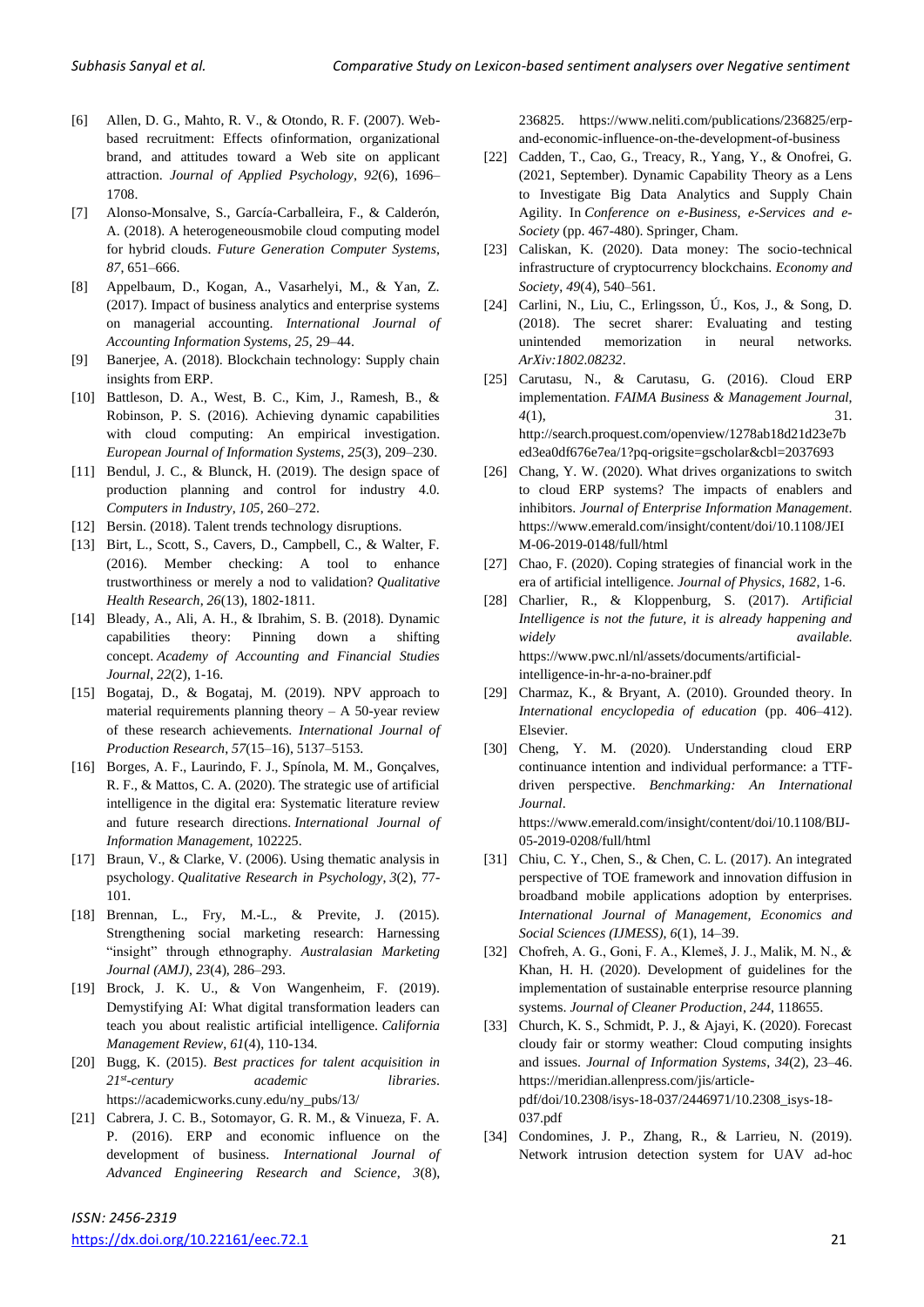communication: From methodology design to real test validation. *Ad Hoc Networks*, *90*, 101–759.

- [35] Costache, S., Dib, D., Parlavantzas, N., & Morin, C. (2017). Resource management in cloud platform as a service systems: Analysis and opportunities. *Journal of Systems and Software*, *132*, 98–118.
- [36] Cybersecurity & Infrastructure Security Agency (CISA).(2019). *Security tip (ST04-001) What is cybersecurity?* Retrieved from [https://us](https://us-cert.cisa.gov/ncas/tips/ST04-001)[cert.cisa.gov/ncas/tips/ST04-001](https://us-cert.cisa.gov/ncas/tips/ST04-001)
- [37] Das, R., & Kodwani, A. D. (2018). Strategic human resource management: A power based critique. *Benchmarking: An International Journal*, *25*(4), 1213– 1231.
- [38] Dastin, J. (2018). Amazon scraps secret AI recruiting tool that showed bias against women. https://www.reuters.com/article/us-amazon-com-jobsautomation-insight-idUSKCN1MK08G
- [39] Delamore, B., & Ko, R. (2015). Security as a service (SecaaS)—An overview. In *The Cloud Security Ecosystem* (pp. 187–203). Elsevier.
- [40] Deloitte. (2020). Industry 4.0 Is your ERP system ready for the digital era?
- [41] Dhamija, P., & Bag, S. (2020). Role of artificial intelligence in operations environment: A review and bibliometric analysis. *The TQM Journal*, *32*(4), 869–896.
- [42] Dries, N. (2013). The psychology of talent management: A review and research agenda. *Human Resource Management Review*, *23*(4), 272–285.
- [43] Dutt, A., Jain, H., & Kumar, S. (2018). Providing software as a service: A design decision(s) model. *Information Systems and E-Business Management*, *16*(2), 327–356.
- [44] Dwork, C., & Pappas, G. J. (2017). Privacy in informationrich intelligent infrastructure. *ArXiv:1706.01985*.
- [45] Egbon, O. K. (2020). Cloud ERP systems challenges and benefits.
- [46] EOS Costa Rica. (2019). *Why integrating ERP systems into blockchain is a great idea?* Retrieved from [https://eoscostarica.medium.com/why-integrating-erp](https://eoscostarica.medium.com/why-integrating-erp-systems-into-blockchain-is-a-great-idea-e384b298a4a8)[systems-into-blockchain-is-a-great-idea-e384b298a4a8](https://eoscostarica.medium.com/why-integrating-erp-systems-into-blockchain-is-a-great-idea-e384b298a4a8)
- [47] Erro-Garcés, A. (2019). Industry 4.0: Defining the research agenda. *Benchmarking: An International Journal*, *aheadof*-*p*(ahead-of-print).
- [48] Francis, J. J., Johnston, M., Robertson, C., Glidewell, L., Entwistle, V., Eccles, M. P., & Grimshaw, J. M. (2010). What is an adequate sample size? Operationalising data saturation for theory-based interview studies. *Psychology and Health*, *25*(10), 1229-1245.
- [49] Fernando, J. (2021). *Return on investment*. Retrieved from [https://www.investopedia.com/terms/r/returnoninvestment.](https://www.investopedia.com/terms/r/returnoninvestment.asp) [asp](https://www.investopedia.com/terms/r/returnoninvestment.asp)
- [50] Fosmark, T., & Arya, H. (2021). *Fixed lifecycle policy*. Retrieved from [https://docs.microsoft.com/en](https://docs.microsoft.com/en-us/lifecycle/policies/fixed)[us/lifecycle/policies/fixed](https://docs.microsoft.com/en-us/lifecycle/policies/fixed)
- [51] Frankenfield, J. (2021). *Cryptocurrency*. Retrieved from <https://www.investopedia.com/terms/c/cryptocurrency.asp>
- [52] Fusch, P. I., & Ness, L. R. (2015). Are we there yet? Data saturation in qualitative research. *The Qualitative Report*, *20*(9), 1408.
- [53] Gadamer, H. G. (2008). *Philosophical hermeneutics*. Univ of California Press.
- [54] Gartner Glossary. (2021). *Internet of things (iot)*. Retrieved from [https://www.gartner.com/en/information](https://www.gartner.com/en/information-technology/glossary/internet-of-things)[technology/glossary/internet-of-things](https://www.gartner.com/en/information-technology/glossary/internet-of-things)
- [55] Gartner Glossary. (2021). *Platform as a service (PaaS)*. Retrieved from [https://www.gartner.com/en/information](https://www.gartner.com/en/information-technology/glossary/platform-as-a-service-paas)[technology/glossary/platform-as-a-service-paas](https://www.gartner.com/en/information-technology/glossary/platform-as-a-service-paas)
- [56] Gaur, M. (2020a). ERP migration challenges and solution approach for digital transformation to SAP S/4HANA for SAP customers. *SSRN Electronic Journal*.
- [57] Gaur, M. (2020b). Privacy preserving machine learning challenges and solution approach for training data in ERP systems. *International Journal of Computer Engineering and Technology*. https://papers.ssrn.com/sol3/papers.cfm?abstract\_id=36792 75
- [58] Gaur, M., & Mathar, D. (2020). Business transformation challenges & solution approach in SAP ECC & SAP S4HANA system landscape optimization for divestiture driven carve out. *International Journal of Computer Engineering and Technology*, *11*(3). https://papers.ssrn.com/sol3/papers.cfm?abstract\_id=36391 82
- [59] Gautam, S. K., & Om, H. (2016). Computational neural network regression model for Host based Intrusion Detection System. *Perspectives in Science*, *8*, 93–95.
- [60] Terzo, G. (2017, November 21). Objectives of Corporate Restructuring. Your Business. https://yourbusiness.azcentral.com/objectives-corporaterestructuring-2826.html
- [61] GrowthbusinesS. (2017). The rise of the AI recruiter: Is HR tech the next to challenge human intuition? https://www.growthbusiness.co.uk/rise-ai-recruiter-hr-technext-challenge-human-intuition-2550350/
- [62] Gupta, S., Kumar, S., Singh, S. K., Foropon, C., & Chandra, C. (2018). Role of cloud ERP on the performance of an organization. *The International Journal of Logistics Management*, *29*(2), 659–675.
- [63] Gupta, S., Meissonier, R., Drave, V. A., &Roubaud, D. (2020). Examining the impact of Cloud ERP on sustainable performance: A dynamic capability view. *International Journal of Information Management*, *51*, 102028. https://www.sciencedirect.com/science/article/pii/S026840 1219308849
- [64] Gupta, S., & Misra, S. C. (2016a). Compliance, network, security and the people related factors in cloud ERP implementation. *International Journal of Communication Systems*, *29*(8), 1395–1419.
- [65] Gupta, S., & Misra, S. C. (2016b). Moderating effect of compliance, network, and security on the critical success factors in the implementation of Cloud ERP. *IEEE Transactions on Cloud Computing*, *4*(4), 440–451.
- [66] Gupta, S., Misra, S. C., Kock, N., &Roubaud, D. (2018). Organizational, technological and extrinsic factors in the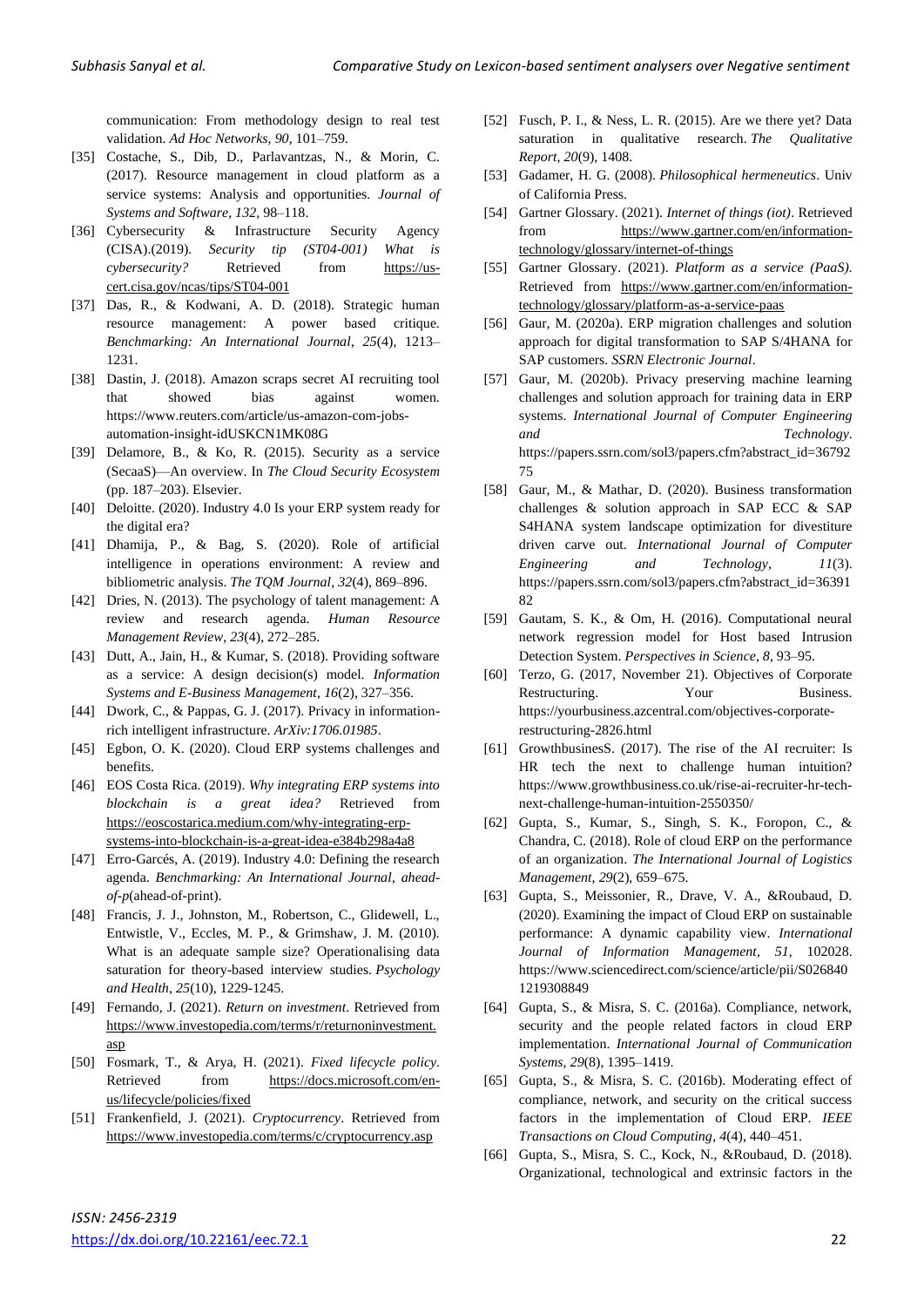implementation of cloud ERP in SMEs. *Journal of Organizational Change Management*, *31*(1), 83–102.

- [67] Guy-Cedric, Suchithra R. (2016). A Survey in Top Security Threats in Cloud Computing. *International Journal of Engineering Research & Technology (IJERT)*, 4, (21).
- [68] Haig, B. D. (2010). Abductive research methods. In *International encyclopedia of education* (pp. 77–82). Elsevier.
- [69] Heilig, L., Lalla-Ruiz, E., &Voß, S. (2017). Digital transformation in maritime ports: Analysis and a game theoretic framework. *NETNOMICS: Economic Research and Electronic Networking*, *18*(2–3), 227–254.
- [70] Helo, P., & Hao, Y. (2021). Artificial intelligence in operations management and supply chain management: An exploratory case study. *Production Planning & Control*, 1- 18.
- [71] Hosseini, S., Ivanov, D., &Dolgui, A. (2019). Review of quantitative methods for supply chain resilience analysis. *Transportation Research Part E: Logistics and Transportation Review*, *125*, 285–307.
- [72] Hou, C. L., Kuo, C. C., Liu, I. H., & Yang, C. S. (2019). Implementation of an IP management and risk assessment system based on PageRank. In *Security with intelligent computing and big-data services* (pp. 438–450).
- [73] Ibrahim, F., & Hemayed, E. E. (2019). Trusted cloud computing architectures for infrastructure as a service: Survey and systematic literature review. *Computers & Security*, *82*, 196–226.
- [74] Idhammad, M., Afdel, K., &Belouch, M. (2018). Distributed intrusion detection system for Cloud environments based on data mining techniques. *Procedia Computer Science*, *127*, 35–41.
- [75] Ijaz, A., Malik, R. K., Lodhi, R. N., Habiba, U., & Irfan, S. M. (2014). A qualitative study of the critical success factors of ERP system: A case study approach. *Proceedings of the 2014 International Conference on Industrial Engineering and Operations Management*, 2556–2566.
- [76] Insights, F. (2018). How AI builds a better manufacturing process.
- [77] Iqbal, S., Mat Kiah, M. L., Dhaghighi, B., Hussain, M., Khan, S., Khan, M. K., & Raymond Choo, K. K. (2016). On cloud security attacks: A taxonomy and intrusion detection and prevention as a service. *Journal of Network and Computer Applications*, *74*, 98–120.
- [78] Iqra Altaf Mattoo. (2017). Security Issues and Challenges in Cloud Computing: A Conceptual Analysis and Review. *International Journal of Advanced Research in Computer Science, 8,(2),46-48.*
- [79] Jacksi, K., Dimililer, N., & Zeebaree, S. R. M. (2015). *A survey of exploratory search systems based on LOD resources*. http://repo.uum.edu.my/15605/
- [80] Jacksi, K., Dimililer, N., & Zeebaree, S. R. M. (2016). State of the art exploration systems for linked data: A review. *International Journal of Advanced Computer Science and Applications*, *7*(11).
- [81] Jacksi, K., Zeebaree, S., &Dimililer, N. (2020). Design and implementation of LOD explorer: A LOD exploration and visualization model. *Journal of Applied Science and Technology Trends*, *1*(2), 31–39.
- [82] Jayawickrama, U., Liu, S., & Hudson Smith, M. (2016). Empirical evidence of an integrative knowledge competence framework for ERP systems implementation in UK industries. *Computers in Industry*, *82*, 205–223.
- [83] Jituri, S., Fleck, B., & Ahmad, R. (2018). Lean OR ERP A decision support system to satisfy business objectives. *Procedia CIRP*, *70*, 422–427.
- [84] Johansson, B., Alajbegovic, A., Alexopoulo, V., &Desalermos, A. (2015). Cloud ERP adoption opportunities and concerns: The role of organizational size. *2015 48th Hawaii International Conference on System Sciences*, 4211–4219. IEEE.
- [85] Juma, M., & Shaalan, K. (2020). Cyberphysical systems in the smart city: Challenges and future trends for strategic research. In *Swarm intelligence for resource management in Internet of things* (pp. 65–85). Elsevier.
- [86] Kapoor, K. K., Tamilmani, K., Rana, N. P., Patil, P., Dwivedi, Y. K., &Nerur, S. (2018). Advances in social media research: Past, present and future. *Information Systems Frontiers*, *20*(3), 531–558. https://link.springer.com/article/10.1007/s10796-017-9810 y
- [87] Katuu, S. (2020). Enterprise resource planning: Past, present, and future. *New Review of Information Networking*, *25*(1), 37–46.
- [88] Kenge, R., & Khan, Z. (2020). A research study on the ERP system implementation and current trends in ERP. *Shanlax International Journal of Management*, *8*(2), 34– 39.
- [89] Kinsella, E. A. (2006). Hermeneutics and critical hermeneutics: Exploring possibilities within the art of interpretation. In *Forum Qualitative Sozialforschung/Forum: Qualitative Social Research* (Vol. 7, No. 3).
- [90] Kress. (2018). SOA and Cloud computing.
- [91] Kristensen, H. S., &Mosgaard, M. A. (2020). A review of micro level indicators for a circular economy – Moving away from the three dimensions of sustainability? *Journal of Cleaner Production*, *243*, 118531.
- [92] Kumar, S. (2019). Artificial intelligence divulges effective tactics of top management institutes of India. *Benchmarking: An International Journal*. https://www.emerald.com/insight/content/doi/10.1108/BIJ-08-2018-0251/full/html
- [93] Kumar, V., & Vidhyalakshmi, R. (2018). *Reliability aspect of Cloud computing environment*. Springer Singapore.
- [94] Lee, A. H., Chen, S. C., & Kang, H. Y. (2020). A decisionmaking framework for evaluating enterprise resource planning systems in a high-tech industry. *Quality Technology & Quantitative Management*, *17*(3), 319-336.
- [95] Lee, H. Y., & Wang, N. J. (2019). Cloud-based enterprise resource planning with elastic model–view–controller architecture for internet realization. *Computer Standards & Interfaces*, *64*, 11–23.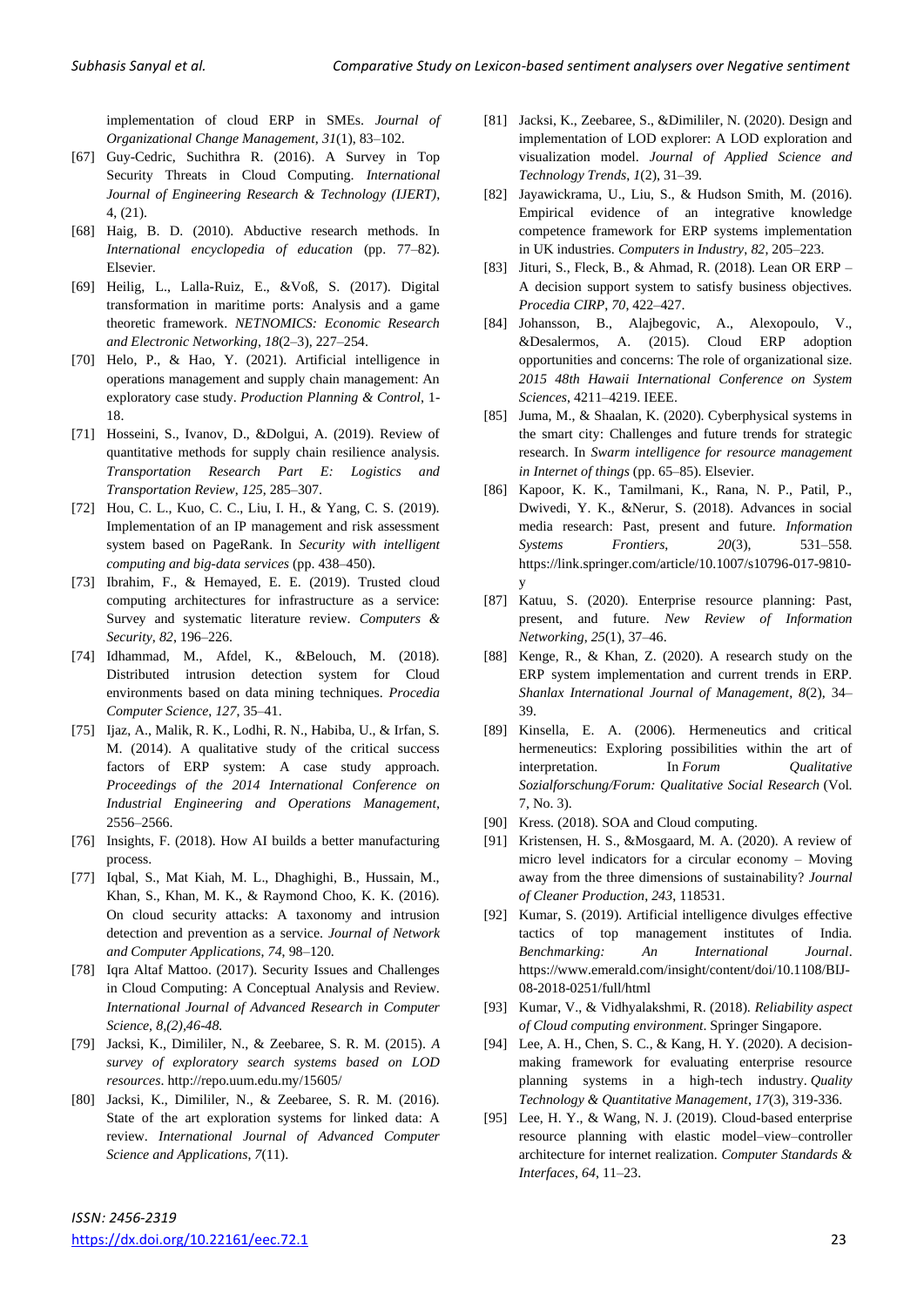- [96] Li, W., Liao, K., He, Q., & Xia, Y. (2019). Performanceaware cost-effective resource provisioning for future grid IoT-Cloud system. *Journal of Energy Engineering*, *145*(5), 04019016.
- [97] Li, Z., Chaudhry, S. S., & Zhao, S. (2006). Designing ERP systems with knowledge management capacity. *Systems Research and Behavioral Science*, *23*(2), 191–200.
- [98] Lin, H., Yan, Z., & Fu, Y. (2019). Adaptive securityrelated data collection with context awareness. *Journal of Network and Computer Applications*, *126*, 88–103.
- [99] Loukis, E., Janssen, M., &Mintchev, I. (2019). Determinants of software-as-a-service benefits and impact on firm performance. *Decision Support Systems*, *117*, 38– 47.
- [100] Lutkevich, B. (2021). *Intrusion detection system (IDS).* Retrieved from the state of  $\sim$ [https://searchsecurity.techtarget.com/definition/intrusion](https://searchsecurity.techtarget.com/definition/intrusion-detection-system)[detection-system](https://searchsecurity.techtarget.com/definition/intrusion-detection-system)
- [101] Madakam, S., M. Holmukhe, R., & Kumar Jaiswal, D. (2019). The future digital work force: Robotic Process Automation (RPA). *Journal of Information Systems and Technology Management*, *16*.
- [102] Mahmood, F., Khan, A. Z., & Bokhari, R. H. (2019). ERP issues and challenges: A research synthesis. *Kybernetes*, *49*(3), 629–659.
- [103] Mahmood, Z. (2021). Cloud computing technologies for connected digital government.
- [104] Marshall, T. E., & Lambert, S. L. (2018). Cloud-based intelligent accounting applications: Accounting task automation using IBM Watson cognitive computing. *Journal of Emerging Technologies in Accounting*, *15*(1), 199–215.
- [105] Martinez-Gil, J., Paoletti, A. L., & Pichler, M. (2019). A novel approach for learning how to automatically match job offers and candidate profiles. *Information Systems Frontiers*, 1–10. https://link.springer.com/content/pdf/10.1007/s10796-019- 09929-7.pdf
- [106] Mayeh, M., Ramayah, T., & Mishra, A. (2016). The role of absorptive capacity, communication and trust in ERP adoption. *Journal of Systems and Software*, *119*, 58–69. https://www.sciencedirect.com/science/article/pii/S016412 1216300565
- [107] Melanthiou, Y., Pavlou, F., & Constantinou, E. (2015). The use of social network sites as an e-recruitment tool. *Journal of Transnational Management*, *20*(1), 31–49. https://www.tandfonline.com/doi/abs/10.1080/15475778.2 015.998141
- [108] Michael Cusumano, (2008) "The Changing Software Business: Moving from Products to Services," *IEEE Computer*, 41(1), 20–27. 10.1145/1721654.1721667
- [109] Michael Fauscette (2013). ERP in the Cloud and the Modern Business https://www.plumsoft.com/wpcontent/uploads/2015/06/article10.pdf
- [110] Miglani, A., Kumar, N., Chamola, V., &Zeadally, S. (2020). Blockchain for internet of Energy management: Review, solutions, and challenges. *Computer Communications*, *151*, 395–418.
- [111] Moll, J., & Yigitbasioglu, O. (2019). The role of internetrelated technologies in shaping the work of accountants: New directions for accounting research. *The British Accounting Review*, *51*(6), 100833.
- [112] Morris, H. D., Rizza, M. N., Mahowald, R. P., Hayward, D., Jimenez, D. Z., Motai, Y., &Stratis, A. (2016). i-ERP (Intelligent ERP): The new backbone for digital transformation. *Industry Development and Models*.
- [113] Moustakas, C. (1994). *Phenomenological research methods*. Sage.
- [114] Muniswamaiah, M., Agerwala, T., &Tappert, C. (2019). *Big data in Cloud computing review and opportunities*.
- [115] Myers, M. D. (2019). *Qualitative research in business and management*. Sage. https://books.google.co.in/books?id=hDiqDwAAQBAJ
- [116] Narayanan, A., & Shmatikov, V. (2019). Robust deanonymization of large sparse datasets: A decade later.
- [117] Ng, J. K. C., & Ip, W. H. (2003). Web-ERP: The new generation of enterprise resources planning. *Journal of Materials Processing Technology*, *138*(1–3), 590–593.
- [118] Onik, M. H., Miraz, M. H., & Kim, C. S. (2018). *A recruitment and human resource management technique using blockchain technology for industry 4.0*. https://digitallibrary.theiet.org/content/conferences/10.1049/cp.2018.137 1
- [119] Opara-Martins, J. (2017). *A decision framework to mitigate vendor lock-in risks in cloud (SaaS category) migration.* Bournemouth University. http://eprints.bournemouth.ac.uk/29907/
- [120] Orosz, I., & Orosz, T. (2017). Software as a service in cloud based ERP change management. *2017 IEEE 15th International Symposium on Intelligent Systems and Informatics (SISY)*, 000181–000186. IEEE.
- [121] Palinkas, L. A., Horwitz, S. M., Green, C. A., Wisdom, J. P., Duan, N., &Hoagwood, K. (2015). Purposeful sampling for qualitative data collection and analysis in mixed method implementation research. *Administration and Policy in Mental Health and Mental Health Services Research*, *42*(5), 533-544.
- [122] Panayiotou, N. A., Gayialis, S. P., Evangelopoulos, N. P., &Katimertzoglou, P. K. (2015). A business process modeling-enabled requirements engineering framework for ERP implementation. *Business Process Management Journal*.

https://www.emerald.com/insight/content/doi/10.1108/BP MJ-06-2014-0051/full/www.omg.org/spec/BPMN/2.0

- [123] Pandian, A. P., Palanisamy, R., &Ntalianis, K. (Eds.). (2020). *Proceeding of the International Conference on Computer Networks, Big Data and IoT (ICCBI - 2019)*. Springer International Publishing.
- [124] Papathanasiou, A., Cole, R., & Murray, P. (2020). The (non-)application of blockchain technology in the Greek shipping industry. *European Management Journal*, *38*(6), 927–938.
- [125] Phillips-Wren, G., Doran, R., & Merrill, K. (2016). Creating a value proposition with a social media strategy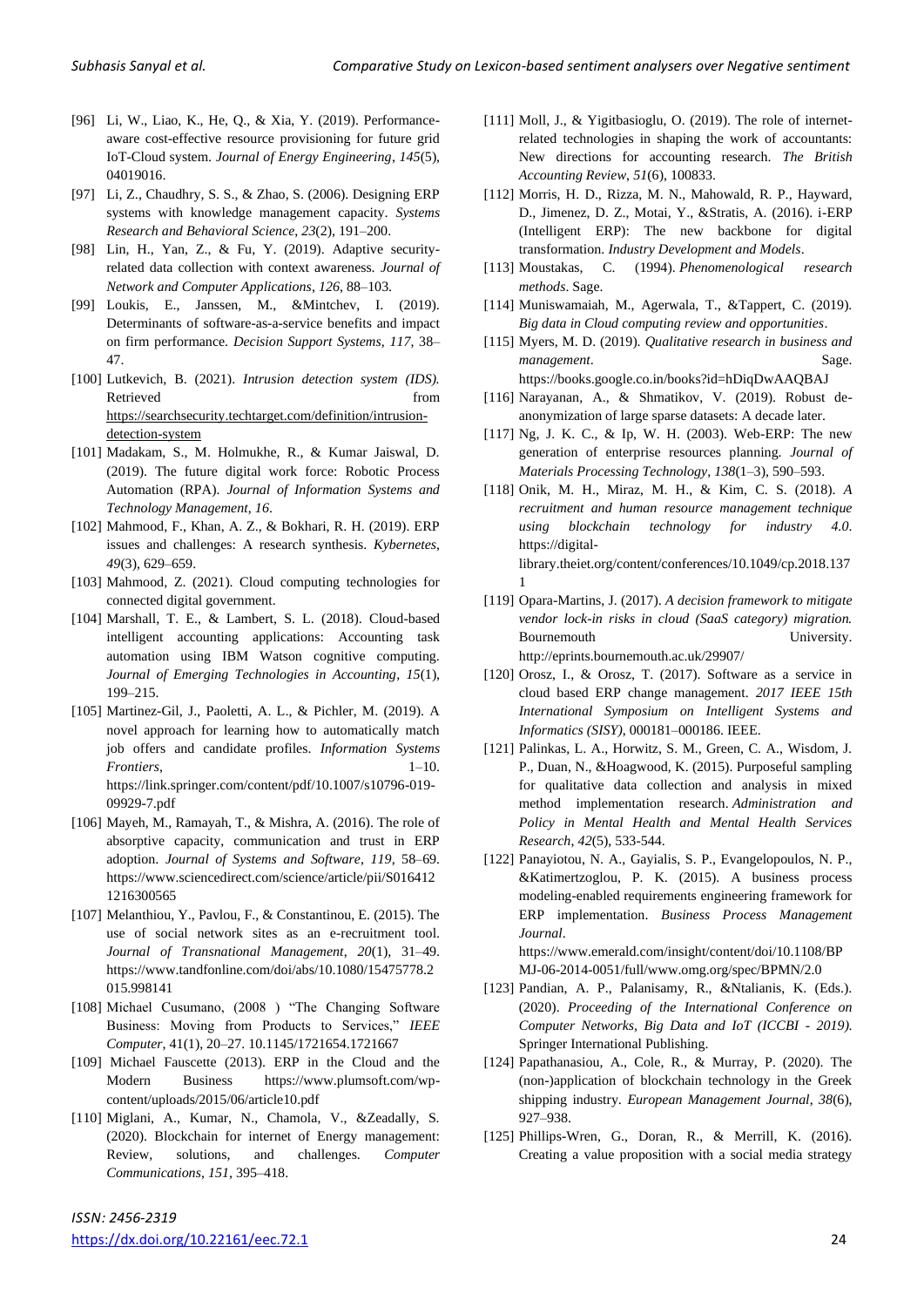for talent acquisition. *Journal of Decision Systems*, *25*(sup1), 450–462.

- [126] Pulparambil, S., & Baghdadi, Y. (2019). Service oriented architecture maturity models: A systematic literature review. *Computer Standards & Interfaces*, *61*, 65–76.
- [127] PWC. (2019). 22nd Annual Global CEO Survey CEOs' curbed confidence spells caution.
- [128] Raines, G. (2018). Cloud computing and SOA.
- [129] Rashid, Z. N., Zebari, S. R. M., Sharif, K. H., & Jacksi, K. (2018). Distributed Cloud computing and distributed parallel computing: A review. *2018 International Conference on Advanced Science and Engineering (ICOASE)*, 167–172. IEEE.
- [130] Rashid, Z. N., Zeebaree, S. R. M., &Shengul, A. (2019). Design and analysis of proposed remote controlling distributed parallel computing system over the Cloud. *2019 International Conference on Advanced Science and Engineering (ICOASE)*, 118–123. IEEE.
- [131] Rodeck, D., & Schmidt, J. (2021). *What is blockchain?*  Retrieved from the state of  $\sim$ [https://www.forbes.com/advisor/investing/what-is](https://www.forbes.com/advisor/investing/what-is-blockchain/)[blockchain/](https://www.forbes.com/advisor/investing/what-is-blockchain/)
- [132] Roger, K., Bone, T., Heinonen, T., Schwartz, K., Slater, J., & Thakrar, S. (2018). Exploring identity: What we do as qualitative researchers. *Qualitative Report*, *23*(3).
- [133] Sadeeq, M. A., Zeebaree, S. R. M., Qashi, R., Ahmed, S. H., & Jacksi, K. (2018). Internet of things security: A survey. *2018 International Conference on Advanced Science and Engineering (ICOASE)*, 162–166. IEEE.
- [134] Salam, M. A. (2019). Analyzing manufacturing strategies and Industry 4.0 supplier performance relationships from a resource-based perspective. *Benchmarking: An International Journal*, *ahead*-*of*-*p*(ahead-of-print).
- [135] Salih, A. A., & Abdulrazaq, M. B. (2019). Combining best features selection using three classifiers in intrusion detection system. *2019 International Conference on Advanced Science and Engineering (ICOASE)*, 94–99. IEEE.
- [136] Samiei, E., & Habibi, J. (2020). The mutual relation between enterprise resource planning and knowledge management: A review. *Global Journal of Flexible Systems Management*, *21*(1), 53-66.
- [137] SAP. (2020). SAP HANA data anonymization. https://www.sap.com/cmp/dg/crm-xt17-ddm-dataanony/index.html
- [138] Saxena, A. K., Sinha, S., & Shukla, P. (2017). General study of intrusion detection system and survey of agent based intrusion detection system. *2017 International Conference on Computing, Communication and Automation (ICCCA)*, 471–421. IEEE.
- [139] Shekhar, S., Chhokra, A. D., Bhattacharjee, A., Aupy, G., & Gokhale, A. (2017). INDICES: Exploiting edge resources for performance-aware Cloud-hosted services. *2017 IEEE 1st International Conference on Fog and Edge Computing (ICFEC)*, 75–80. IEEE.
- [140] Shih, K. H., Hung, H. F., & Lin, B. (2010). Assessing user experiences and usage intentions of m-banking service.

*International Journal of Mobile Communications*, *8*(3), 257.

- [141] Silverman, D. (2020). *Qualitative research*. Sage.
- [142] Stauffer, J. M., Megahed, A., &Sriskandarajah, C. (2021). Elasticity management for capacity planning in software as a service cloud computing. *IISE Transactions*, *53*(4), 407– 424.

https://www.tandfonline.com/doi/abs/10.1080/24725854.2 020.1810368

- [143] Storage Networking Industry Association (SINA).(2021). *What is data privacy?* Retrieved from <https://www.snia.org/education/what-is-data-privacy>
- [144] Tavana, M., Hajipour, V., &Oveisi, S. (2020). IoT-based enterprise resource planning: Challenges, open issues, applications, architecture, and future research directions. *Internet of Things*, *11*, 100262.
- [145] Techopedia. (2021). *What does infrastructure as a service (IaaS) mean?* Retrieved from [https://www.techopedia.com/definition/141/infrastructure](https://www.techopedia.com/definition/141/infrastructure-as-a-service-iaas)[as-a-service-iaas](https://www.techopedia.com/definition/141/infrastructure-as-a-service-iaas)
- [146] Teece, D. J., Pisano, G., & Shuen, A. (1997). Dynamic capabilities and strategic management. *Strategic Management Journal*, *18*(7), 509-533.
- [147] Tharam Dillon,; Wu, Chen; Chang, Elizabeth (2010). Cloud Computing: Issues and Challenges. 24th IEEE International Conference on Advanced Information Networking and Applications. , (0), 27–33. 10.1109/aina.2010.187
- [148] Theofanidis, D., &Fountouki, A. (2018). Limitations and delimitations in the research process. *Perioperative Nursing*, *7*(3), 155-163.
- [149] Van Esch, P., Black, J. S., &Ferolie, J. (2019). Marketing AI recruitment: The next phase in job application and selection. *Computers in Human Behavior*, *90*, 215–222. https://www.sciencedirect.com/science/article/pii/S074756 3218304497
- [150] Venkatachalam, N., Fielt, E., Rosemann, M., & Mathews, S. (2012). Small and medium enterprise sources software as a service: A dynamic capabilities perspective. *Proceedings of the 16th Pacific Asia Conference on Information Systems (PACIS)*.
- [151] Wang, S., & Chang, J. M. (2002). *Privacy-preserving boosting in the local setting*. https://arxiv.org/abs/2002.02096
- [152] Woollacott, E. (2019). Intelligent ERP: The foundation of digital transformation.
- [153] Yi, Q., Xu, M., Yi, S., &Xiong, S. (2020). Identifying untrusted interactive behaviour in Enterprise Resource Planning systems based on a big data pattern recognition method using behavioural analytics. *Behaviour & Information Technology*, 1–16.
- [154] Zadeh, A. H., Sengupta, A., & Schultz, T. (2020). Enhancing ERP learning outcomes through Microsoft dynamics. *Journal of Information Systems Education*, *31*(2), 83–95.
- [155] Zeebaree, S. R. M., Shukur, H. M., &Hussan, B. K. (2019). Human resource management systems for enterprise